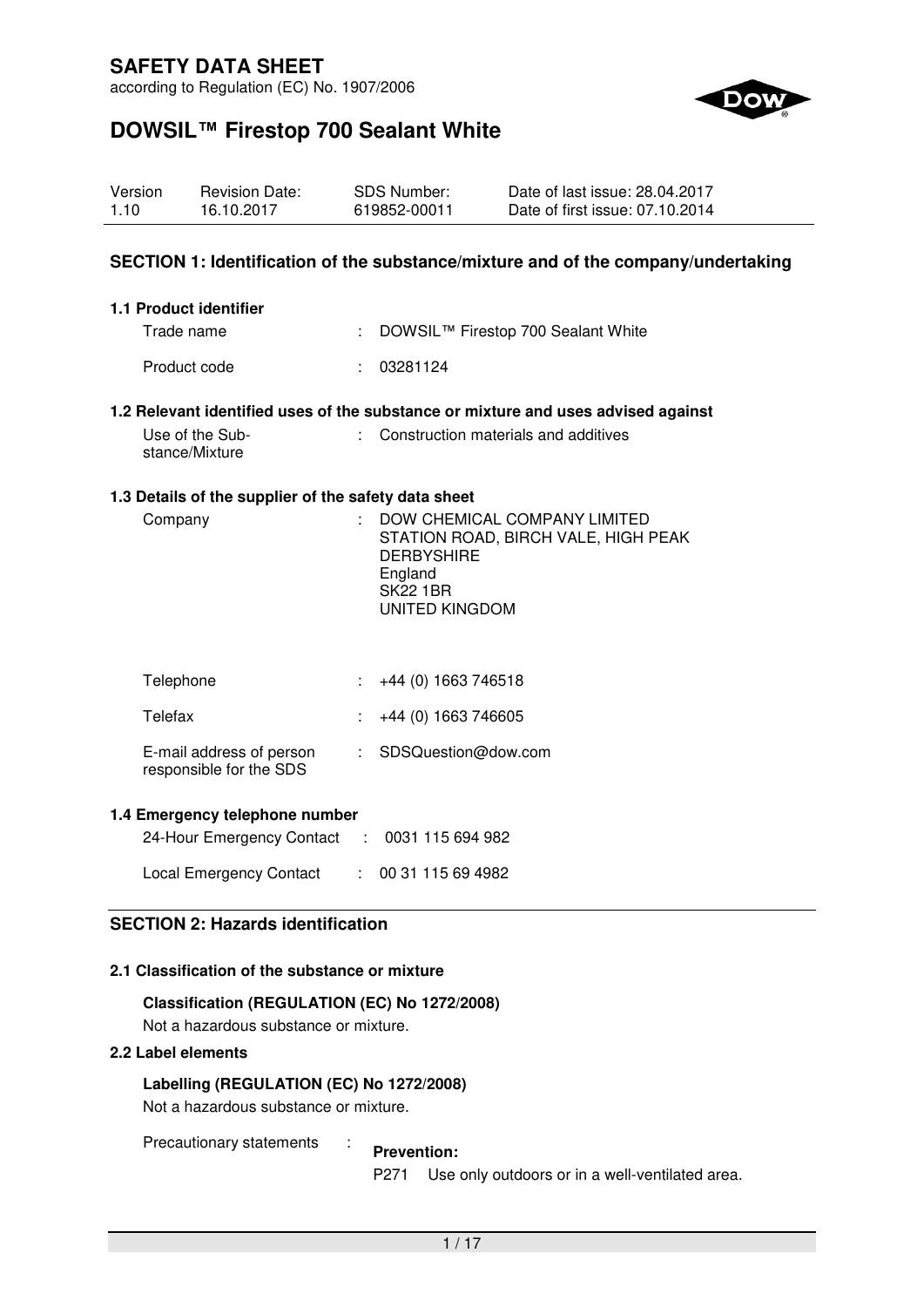according to Regulation (EC) No. 1907/2006



# **DOWSIL™ Firestop 700 Sealant White**

| Version<br>1.10                  | <b>Revision Date:</b><br>16.10.2017 | <b>SDS Number:</b><br>619852-00011      | Date of last issue: 28.04.2017<br>Date of first issue: 07.10.2014  |  |
|----------------------------------|-------------------------------------|-----------------------------------------|--------------------------------------------------------------------|--|
|                                  | <b>Additional Labelling</b>         |                                         |                                                                    |  |
| EUH210<br><b>EUH208</b>          |                                     | Safety data sheet available on request. | Contains Methyltrimethoxysilane. May produce an allergic reaction. |  |
| 2.3 Other hazards<br>None known. |                                     |                                         |                                                                    |  |

## **SECTION 3: Composition/information on ingredients**

### **3.2 Mixtures**

Chemical nature : Silicone elastomer

### **Hazardous components**

| Chemical name          | CAS-No.             | Classification      | Concentration  |
|------------------------|---------------------|---------------------|----------------|
|                        | EC-No.              |                     | (% w/w)        |
|                        | Index-No.           |                     |                |
|                        | Registration number |                     |                |
| Methyltrimethoxysilane | 1185-55-3           | Flam. Lig. 2; H225  | $>= 0.1 - < 1$ |
|                        | 214-685-0           | Skin Sens. 1B; H317 |                |
|                        | 01-2119517436-40    |                     |                |

For explanation of abbreviations see section 16.

## **SECTION 4: First aid measures**

#### **4.1 Description of first aid measures**

| Protection of first-aiders                                                     |  | : No special precautions are necessary for first aid responders.                                                          |  |  |
|--------------------------------------------------------------------------------|--|---------------------------------------------------------------------------------------------------------------------------|--|--|
| If inhaled                                                                     |  | : If inhaled, remove to fresh air.<br>Get medical attention if symptoms occur.                                            |  |  |
| In case of skin contact                                                        |  | : Wash with water and soap as a precaution.<br>Get medical attention if symptoms occur.                                   |  |  |
| In case of eye contact                                                         |  | : Flush eyes with water as a precaution.<br>Get medical attention if irritation develops and persists.                    |  |  |
| If swallowed                                                                   |  | : If swallowed, DO NOT induce vomiting.<br>Get medical attention if symptoms occur.<br>Rinse mouth thoroughly with water. |  |  |
| 4.2 Most important symptoms and effects, both acute and delayed                |  |                                                                                                                           |  |  |
| <b>Risks</b>                                                                   |  | May produce an allergic reaction.                                                                                         |  |  |
| 4.3 Indication of any immediate medical attention and special treatment needed |  |                                                                                                                           |  |  |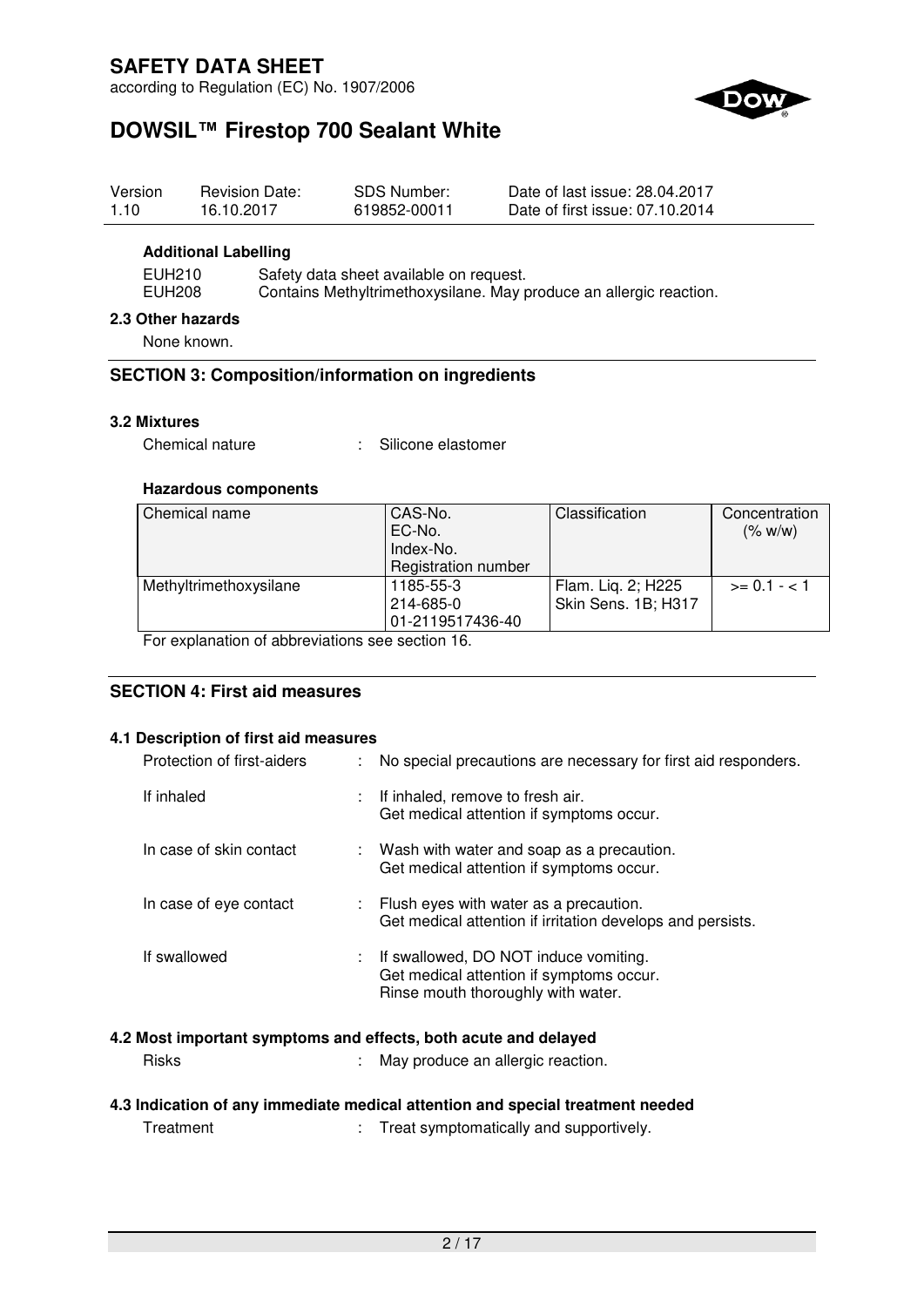according to Regulation (EC) No. 1907/2006



# **DOWSIL™ Firestop 700 Sealant White**

| Version | <b>Revision Date:</b> | SDS Number:  | Date of last issue: 28.04.2017  |
|---------|-----------------------|--------------|---------------------------------|
| 1.10    | 16.10.2017            | 619852-00011 | Date of first issue: 07.10.2014 |

### **SECTION 5: Firefighting measures**

#### **5.1 Extinguishing media**

**5.3 Advice for firefighters** 

| Suitable extinguishing media : Water spray | Alcohol-resistant foam<br>Carbon dioxide (CO2)<br>Dry chemical |
|--------------------------------------------|----------------------------------------------------------------|
| Unsuitable extinguishing<br>media          | : None known.                                                  |

#### **5.2 Special hazards arising from the substance or mixture**

| Specific hazards during fire-<br>fighting          | Exposure to combustion products may be a hazard to health.                                                     |
|----------------------------------------------------|----------------------------------------------------------------------------------------------------------------|
| Hazardous combustion prod-<br>ucts                 | Carbon oxides<br>Metal oxides<br>Formaldehyde<br>Silicon oxides                                                |
| <b>Advice for firefighters</b>                     |                                                                                                                |
| Special protective equipment :<br>for firefighters | Wear self-contained breathing apparatus for firefighting if ne-<br>cessary. Use personal protective equipment. |

| Specific extinguishing me-<br>thods | : Use extinguishing measures that are appropriate to local cir-<br>cumstances and the surrounding environment.<br>Use water spray to cool unopened containers.<br>Remove undamaged containers from fire area if it is safe to do<br>so.<br>Evacuate area. |
|-------------------------------------|-----------------------------------------------------------------------------------------------------------------------------------------------------------------------------------------------------------------------------------------------------------|
|-------------------------------------|-----------------------------------------------------------------------------------------------------------------------------------------------------------------------------------------------------------------------------------------------------------|

### **SECTION 6: Accidental release measures**

## **6.1 Personal precautions, protective equipment and emergency procedures**

| Personal precautions | : Follow safe handling advice and personal protective equip-<br>ment recommendations. |
|----------------------|---------------------------------------------------------------------------------------|
|                      |                                                                                       |

## **6.2 Environmental precautions**

Environmental precautions : Discharge into the environment must be avoided. Prevent further leakage or spillage if safe to do so. Retain and dispose of contaminated wash water. Local authorities should be advised if significant spillages cannot be contained.

### **6.3 Methods and material for containment and cleaning up**

| Methods for cleaning up | : Soak up with inert absorbent material.                       |
|-------------------------|----------------------------------------------------------------|
|                         | For large spills, provide dyking or other appropriate contain- |
|                         | ment to keep material from spreading. If dyked material can    |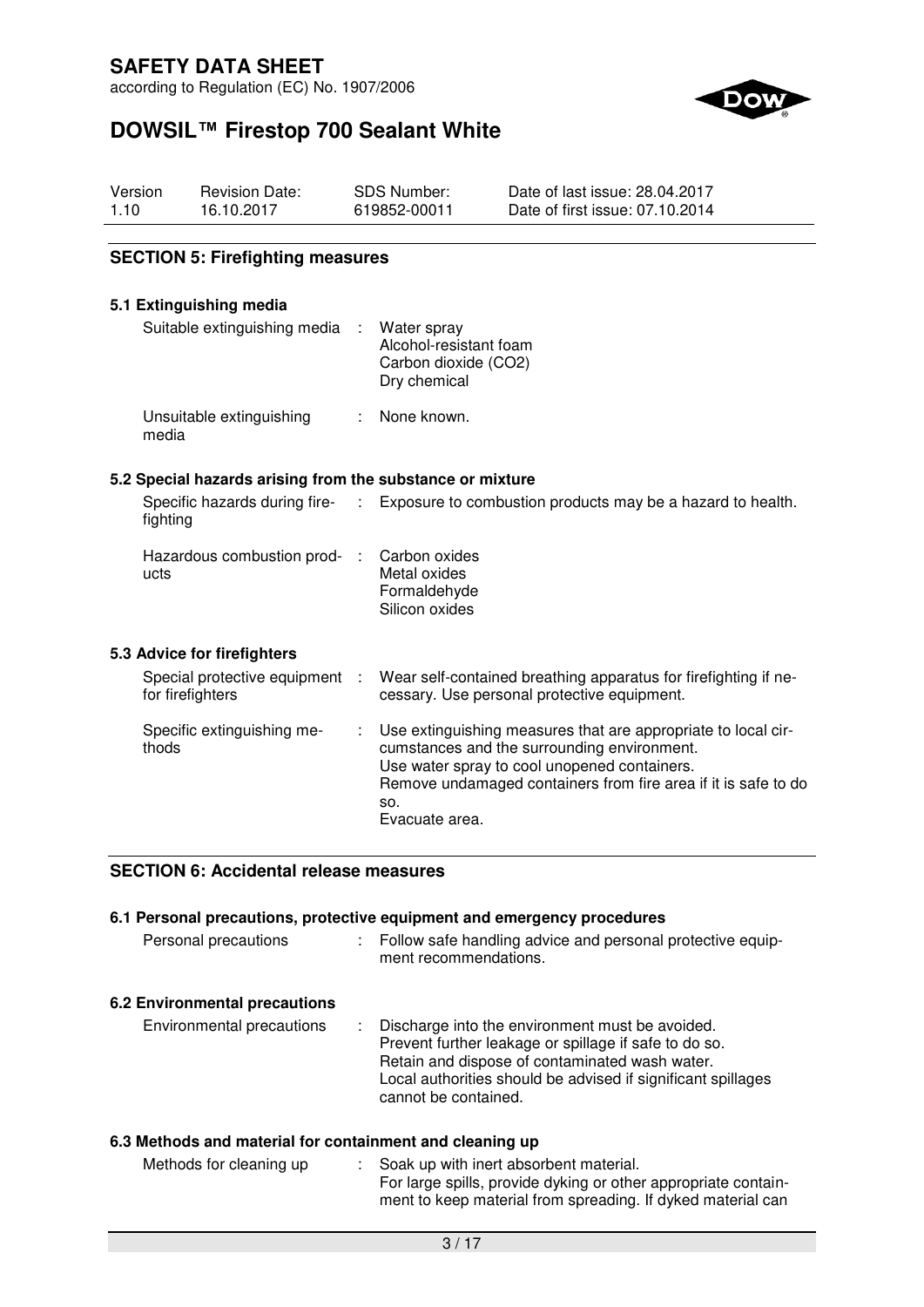according to Regulation (EC) No. 1907/2006



# **DOWSIL™ Firestop 700 Sealant White**

| Version | <b>Revision Date:</b> | <b>SDS Number:</b> | Date of last issue: 28.04.2017                                                                                                                                                                                                                                                                                                                                                                                                                                                     |
|---------|-----------------------|--------------------|------------------------------------------------------------------------------------------------------------------------------------------------------------------------------------------------------------------------------------------------------------------------------------------------------------------------------------------------------------------------------------------------------------------------------------------------------------------------------------|
| 1.10    | 16.10.2017            | 619852-00011       | Date of first issue: 07.10.2014                                                                                                                                                                                                                                                                                                                                                                                                                                                    |
|         |                       | bent.              | be pumped, store recovered material in appropriate container.<br>Clean up remaining materials from spill with suitable absor-<br>Local or national regulations may apply to releases and dis-<br>posal of this material, as well as those materials and items<br>employed in the cleanup of releases. You will need to deter-<br>mine which regulations are applicable.<br>Sections 13 and 15 of this SDS provide information regarding<br>certain local or national requirements. |

### **6.4 Reference to other sections**

See sections: 7, 8, 11, 12 and 13.

### **SECTION 7: Handling and storage**

### **7.1 Precautions for safe handling**

| <b>Technical measures</b>                                        |                  | : See Engineering measures under EXPOSURE<br>CONTROLS/PERSONAL PROTECTION section.                                                                                                                            |
|------------------------------------------------------------------|------------------|---------------------------------------------------------------------------------------------------------------------------------------------------------------------------------------------------------------|
| Local/Total ventilation                                          |                  | Use only with adequate ventilation.                                                                                                                                                                           |
| Advice on safe handling                                          |                  | Avoid prolonged or repeated contact with skin.<br>Handle in accordance with good industrial hygiene and safety<br>practice.<br>Take care to prevent spills, waste and minimize release to the<br>environment. |
| Hygiene measures                                                 |                  | Ensure that eye flushing systems and safety showers are<br>located close to the working place. When using do not eat,<br>drink or smoke. Wash contaminated clothing before re-use.                            |
| 7.2 Conditions for safe storage, including any incompatibilities |                  |                                                                                                                                                                                                               |
| Requirements for storage<br>areas and containers                 | $\mathbb{Z}^n$ . | Keep in properly labelled containers. Store in accordance with<br>the particular national regulations.                                                                                                        |
| Advice on common storage                                         |                  | Do not store with the following product types:<br>Strong oxidizing agents                                                                                                                                     |
| 7.3 Specific end use(s)                                          |                  |                                                                                                                                                                                                               |
| Specific use(s)                                                  |                  | These precautions are for room temperature handling. Use at<br>elevated temperature or aerosol/spray applications may re-<br>quire added precautions.                                                         |

### **SECTION 8: Exposure controls/personal protection**

### **8.1 Control parameters**

### **Occupational Exposure Limits**

| $\mathbf{r}$<br>parameters<br>∙orm<br>No.<br>$-0.0100$<br>omnonante<br>ROCK<br>$\sim$ $\sim$<br>,ontro<br>tvpe<br>$\mathbf{v}$<br>ponents<br>alue<br>υαδιε |  |
|------------------------------------------------------------------------------------------------------------------------------------------------------------|--|
|------------------------------------------------------------------------------------------------------------------------------------------------------------|--|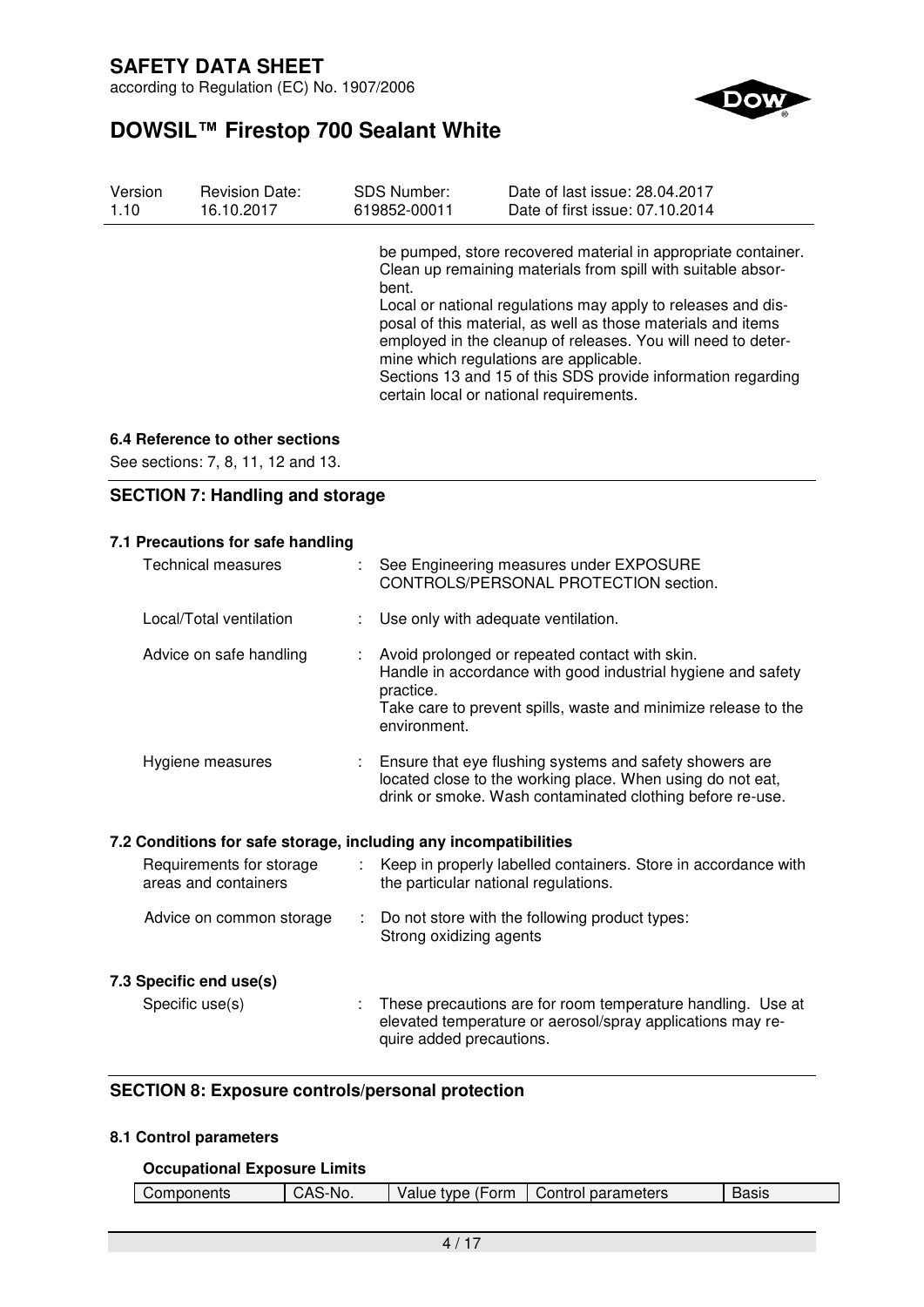according to Regulation (EC) No. 1907/2006



# **DOWSIL™ Firestop 700 Sealant White**

Version 1.10

Revision Date: 16.10.2017

SDS Number: 619852-00011

Date of last issue: 28.04.2017 Date of first issue: 07.10.2014

|                                           |                                                                                                                                                                                                                                                                                                                                                                                                                                                                                                                                                                                                                                                                                                                                                                                                                                                                                                                                                                                                                                                                                                                                                                                                                                                                                                                                                                                                                                                                                                                                                                                                                                                                                                                                                                                                           | of exposure)                    |                                                                                                                                                                                                                                                                                                                                                                                                                                                                                                                                                                                                                                                                                                                                                                                                                                                                                                                                                                                                                                                                                                                                                                                                                                                                                                                                                                                                                                                                                                                                                                                                                                                                                                                                                                                                           |         |
|-------------------------------------------|-----------------------------------------------------------------------------------------------------------------------------------------------------------------------------------------------------------------------------------------------------------------------------------------------------------------------------------------------------------------------------------------------------------------------------------------------------------------------------------------------------------------------------------------------------------------------------------------------------------------------------------------------------------------------------------------------------------------------------------------------------------------------------------------------------------------------------------------------------------------------------------------------------------------------------------------------------------------------------------------------------------------------------------------------------------------------------------------------------------------------------------------------------------------------------------------------------------------------------------------------------------------------------------------------------------------------------------------------------------------------------------------------------------------------------------------------------------------------------------------------------------------------------------------------------------------------------------------------------------------------------------------------------------------------------------------------------------------------------------------------------------------------------------------------------------|---------------------------------|-----------------------------------------------------------------------------------------------------------------------------------------------------------------------------------------------------------------------------------------------------------------------------------------------------------------------------------------------------------------------------------------------------------------------------------------------------------------------------------------------------------------------------------------------------------------------------------------------------------------------------------------------------------------------------------------------------------------------------------------------------------------------------------------------------------------------------------------------------------------------------------------------------------------------------------------------------------------------------------------------------------------------------------------------------------------------------------------------------------------------------------------------------------------------------------------------------------------------------------------------------------------------------------------------------------------------------------------------------------------------------------------------------------------------------------------------------------------------------------------------------------------------------------------------------------------------------------------------------------------------------------------------------------------------------------------------------------------------------------------------------------------------------------------------------------|---------|
| Calcium carbonate<br>treated with stearic | Not As-<br>signed                                                                                                                                                                                                                                                                                                                                                                                                                                                                                                                                                                                                                                                                                                                                                                                                                                                                                                                                                                                                                                                                                                                                                                                                                                                                                                                                                                                                                                                                                                                                                                                                                                                                                                                                                                                         | TWA (inhalable<br>dust)         | $10$ mg/m $3$                                                                                                                                                                                                                                                                                                                                                                                                                                                                                                                                                                                                                                                                                                                                                                                                                                                                                                                                                                                                                                                                                                                                                                                                                                                                                                                                                                                                                                                                                                                                                                                                                                                                                                                                                                                             | GB EH40 |
| acid<br>Further information               |                                                                                                                                                                                                                                                                                                                                                                                                                                                                                                                                                                                                                                                                                                                                                                                                                                                                                                                                                                                                                                                                                                                                                                                                                                                                                                                                                                                                                                                                                                                                                                                                                                                                                                                                                                                                           |                                 |                                                                                                                                                                                                                                                                                                                                                                                                                                                                                                                                                                                                                                                                                                                                                                                                                                                                                                                                                                                                                                                                                                                                                                                                                                                                                                                                                                                                                                                                                                                                                                                                                                                                                                                                                                                                           |         |
|                                           | For the purposes of these limits, respirable dust and inhalable dust are those<br>fractions of airborne dust which will be collected when sampling is undertaken<br>in accordance with the methods described in MDHS14/3 General methods for<br>sampling and gravimetric analysis of respirable and inhalable dust, The<br>COSHH definition of a substance hazardous to health includes dust of any<br>kind when present at a concentration in air equal to or greater than 10 mg.m-3<br>8-hour TWA of inhalable dust or 4 mg.m-3 8-hour TWA of respirable dust.<br>This means that any dust will be subject to COSHH if people are exposed<br>above these levels. Some dusts have been assigned specific WELs and ex-<br>posure to these must comply with the appropriate limit., Most industrial dusts<br>contain particles of a wide range of sizes. The behaviour, deposition and fate<br>of any particular particle after entry into the human respiratory system and the<br>body response that it elicits, depend on the nature and size of the particle.<br>HSE distinguishes two size fractions for limit-setting purposes termed<br>'inhalable' and 'respirable'., Inhalable dust approximates to the fraction of air-<br>borne material that enters the nose and mouth during breathing and is there-<br>fore available for deposition in the respiratory tract. Respirable dust approx-<br>imates to the fraction that penetrates to the gas exchange region of the lung.<br>Fuller definitions and explanatory material are given in MDHS14/3., Where<br>dusts contain components that have their own assigned WEL, all the relevant<br>limits should be complied with., Where no specific short-term exposure limit is<br>listed, a figure three times the long-term exposure should be used |                                 |                                                                                                                                                                                                                                                                                                                                                                                                                                                                                                                                                                                                                                                                                                                                                                                                                                                                                                                                                                                                                                                                                                                                                                                                                                                                                                                                                                                                                                                                                                                                                                                                                                                                                                                                                                                                           |         |
|                                           |                                                                                                                                                                                                                                                                                                                                                                                                                                                                                                                                                                                                                                                                                                                                                                                                                                                                                                                                                                                                                                                                                                                                                                                                                                                                                                                                                                                                                                                                                                                                                                                                                                                                                                                                                                                                           | <b>TWA (Respirable</b><br>dust) | $4$ mg/m $3$                                                                                                                                                                                                                                                                                                                                                                                                                                                                                                                                                                                                                                                                                                                                                                                                                                                                                                                                                                                                                                                                                                                                                                                                                                                                                                                                                                                                                                                                                                                                                                                                                                                                                                                                                                                              | GB EH40 |
| Further information                       |                                                                                                                                                                                                                                                                                                                                                                                                                                                                                                                                                                                                                                                                                                                                                                                                                                                                                                                                                                                                                                                                                                                                                                                                                                                                                                                                                                                                                                                                                                                                                                                                                                                                                                                                                                                                           |                                 | For the purposes of these limits, respirable dust and inhalable dust are those<br>fractions of airborne dust which will be collected when sampling is undertaken<br>in accordance with the methods described in MDHS14/3 General methods for<br>sampling and gravimetric analysis of respirable and inhalable dust, The<br>COSHH definition of a substance hazardous to health includes dust of any<br>kind when present at a concentration in air equal to or greater than 10 mg.m-3<br>8-hour TWA of inhalable dust or 4 mg.m-3 8-hour TWA of respirable dust.<br>This means that any dust will be subject to COSHH if people are exposed<br>above these levels. Some dusts have been assigned specific WELs and ex-<br>posure to these must comply with the appropriate limit., Most industrial dusts<br>contain particles of a wide range of sizes. The behaviour, deposition and fate<br>of any particular particle after entry into the human respiratory system and the<br>body response that it elicits, depend on the nature and size of the particle.<br>HSE distinguishes two size fractions for limit-setting purposes termed<br>'inhalable' and 'respirable'., Inhalable dust approximates to the fraction of air-<br>borne material that enters the nose and mouth during breathing and is there-<br>fore available for deposition in the respiratory tract. Respirable dust approx-<br>imates to the fraction that penetrates to the gas exchange region of the lung.<br>Fuller definitions and explanatory material are given in MDHS14/3., Where<br>dusts contain components that have their own assigned WEL, all the relevant<br>limits should be complied with., Where no specific short-term exposure limit is<br>listed, a figure three times the long-term exposure should be used |         |
| Amorphous fumed<br>silica                 | 112945-52-<br>5                                                                                                                                                                                                                                                                                                                                                                                                                                                                                                                                                                                                                                                                                                                                                                                                                                                                                                                                                                                                                                                                                                                                                                                                                                                                                                                                                                                                                                                                                                                                                                                                                                                                                                                                                                                           | TWA (inhalable<br>dust)         | $6$ mg/m $3$<br>(Silica)                                                                                                                                                                                                                                                                                                                                                                                                                                                                                                                                                                                                                                                                                                                                                                                                                                                                                                                                                                                                                                                                                                                                                                                                                                                                                                                                                                                                                                                                                                                                                                                                                                                                                                                                                                                  | GB EH40 |
| Further information                       | For the purposes of these limits, respirable dust and inhalable dust are those<br>fractions of airborne dust which will be collected when sampling is undertaken                                                                                                                                                                                                                                                                                                                                                                                                                                                                                                                                                                                                                                                                                                                                                                                                                                                                                                                                                                                                                                                                                                                                                                                                                                                                                                                                                                                                                                                                                                                                                                                                                                          |                                 |                                                                                                                                                                                                                                                                                                                                                                                                                                                                                                                                                                                                                                                                                                                                                                                                                                                                                                                                                                                                                                                                                                                                                                                                                                                                                                                                                                                                                                                                                                                                                                                                                                                                                                                                                                                                           |         |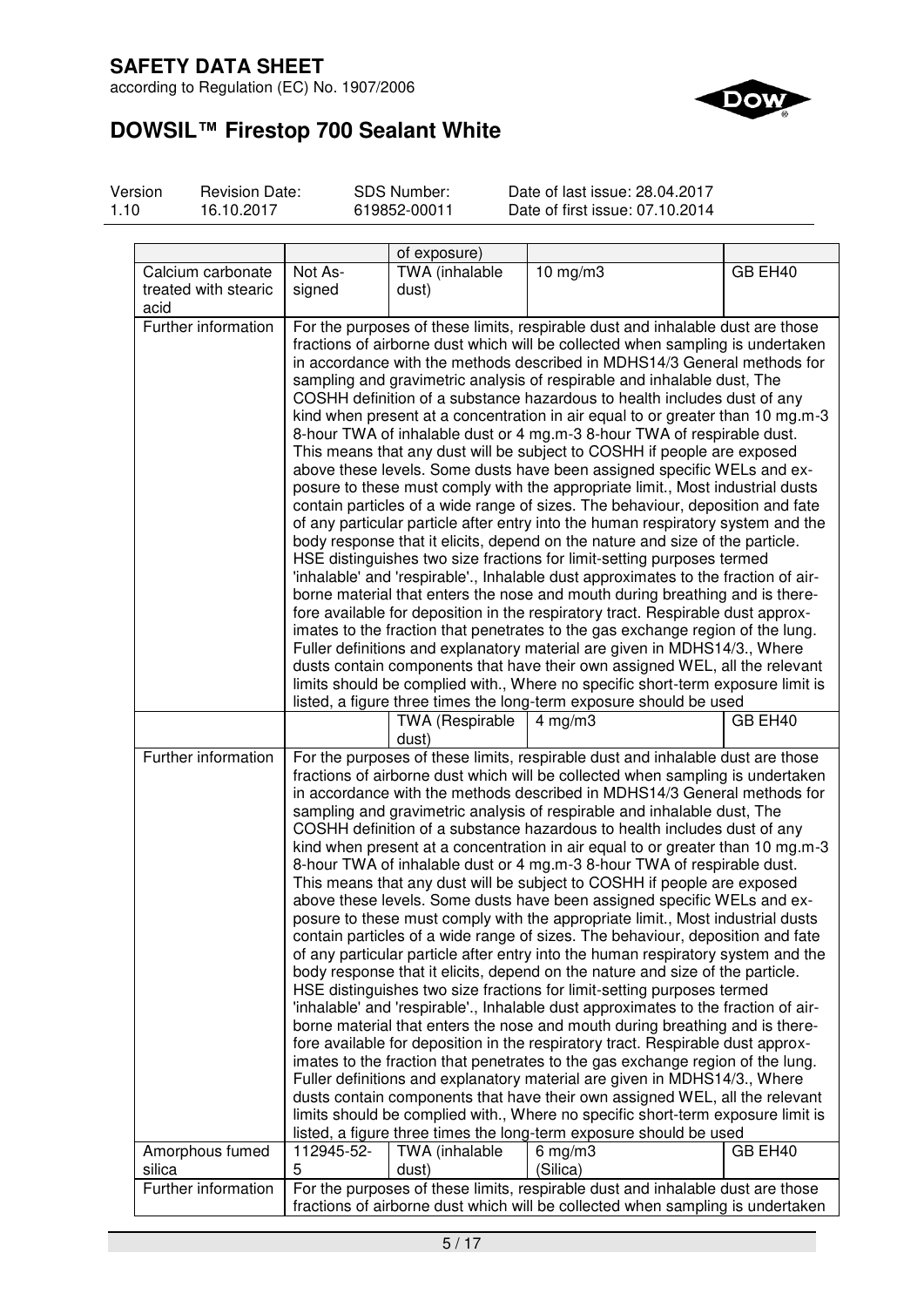according to Regulation (EC) No. 1907/2006



# **DOWSIL™ Firestop 700 Sealant White**

| Version<br>1.10 | <b>Revision Date:</b><br>16.10.2017 |            | <b>SDS Number:</b><br>619852-00011 | Date of last issue: 28.04.2017<br>Date of first issue: 07.10.2014                                                                                                                                                                                                                                                                                                                                                                                                                                                                                                                                                                                                                                                                                                                                                                                                                                                                                                                                                                                                                                                                                                                                                                                                                                                                                                                                                                                                                                                                                                                                                                                                                                                                                                                                         |         |
|-----------------|-------------------------------------|------------|------------------------------------|-----------------------------------------------------------------------------------------------------------------------------------------------------------------------------------------------------------------------------------------------------------------------------------------------------------------------------------------------------------------------------------------------------------------------------------------------------------------------------------------------------------------------------------------------------------------------------------------------------------------------------------------------------------------------------------------------------------------------------------------------------------------------------------------------------------------------------------------------------------------------------------------------------------------------------------------------------------------------------------------------------------------------------------------------------------------------------------------------------------------------------------------------------------------------------------------------------------------------------------------------------------------------------------------------------------------------------------------------------------------------------------------------------------------------------------------------------------------------------------------------------------------------------------------------------------------------------------------------------------------------------------------------------------------------------------------------------------------------------------------------------------------------------------------------------------|---------|
|                 |                                     |            |                                    | in accordance with the methods described in MDHS14/3 General methods for<br>sampling and gravimetric analysis of respirable and inhalable dust, The<br>COSHH definition of a substance hazardous to health includes dust of any<br>kind when present at a concentration in air equal to or greater than 10 mg.m-3<br>8-hour TWA of inhalable dust or 4 mg.m-3 8-hour TWA of respirable dust.<br>This means that any dust will be subject to COSHH if people are exposed<br>above these levels. Some dusts have been assigned specific WELs and ex-<br>posure to these must comply with the appropriate limit., Most industrial dusts<br>contain particles of a wide range of sizes. The behaviour, deposition and fate<br>of any particular particle after entry into the human respiratory system and the<br>body response that it elicits, depend on the nature and size of the particle.<br>HSE distinguishes two size fractions for limit-setting purposes termed<br>'inhalable' and 'respirable'., Inhalable dust approximates to the fraction of air-<br>borne material that enters the nose and mouth during breathing and is there-<br>fore available for deposition in the respiratory tract. Respirable dust approx-<br>imates to the fraction that penetrates to the gas exchange region of the lung.<br>Fuller definitions and explanatory material are given in MDHS14/3., Where<br>dusts contain components that have their own assigned WEL, all the relevant<br>limits should be complied with., Where no specific short-term exposure limit is<br>listed, a figure three times the long-term exposure should be used                                                                                                                                                                     |         |
|                 |                                     |            | TWA (Respirable<br>dust)           | $2.4 \text{ mg/m}$ 3<br>(Silica)                                                                                                                                                                                                                                                                                                                                                                                                                                                                                                                                                                                                                                                                                                                                                                                                                                                                                                                                                                                                                                                                                                                                                                                                                                                                                                                                                                                                                                                                                                                                                                                                                                                                                                                                                                          | GB EH40 |
|                 | Further information                 |            |                                    | For the purposes of these limits, respirable dust and inhalable dust are those<br>fractions of airborne dust which will be collected when sampling is undertaken<br>in accordance with the methods described in MDHS14/3 General methods for<br>sampling and gravimetric analysis of respirable and inhalable dust, The<br>COSHH definition of a substance hazardous to health includes dust of any<br>kind when present at a concentration in air equal to or greater than 10 mg.m-3<br>8-hour TWA of inhalable dust or 4 mg.m-3 8-hour TWA of respirable dust.<br>This means that any dust will be subject to COSHH if people are exposed<br>above these levels. Some dusts have been assigned specific WELs and ex-<br>posure to these must comply with the appropriate limit., Most industrial dusts<br>contain particles of a wide range of sizes. The behaviour, deposition and fate<br>of any particular particle after entry into the human respiratory system and the<br>body response that it elicits, depend on the nature and size of the particle.<br>HSE distinguishes two size fractions for limit-setting purposes termed<br>'inhalable' and 'respirable'., Inhalable dust approximates to the fraction of air-<br>borne material that enters the nose and mouth during breathing and is there-<br>fore available for deposition in the respiratory tract. Respirable dust approx-<br>imates to the fraction that penetrates to the gas exchange region of the lung.<br>Fuller definitions and explanatory material are given in MDHS14/3., Where<br>dusts contain components that have their own assigned WEL, all the relevant<br>limits should be complied with., Where no specific short-term exposure limit is<br>listed, a figure three times the long-term exposure should be used |         |
|                 | Titanium dioxide                    | 13463-67-7 | TWA (inhalable<br>dust)            | 10 mg/m $\overline{3}$                                                                                                                                                                                                                                                                                                                                                                                                                                                                                                                                                                                                                                                                                                                                                                                                                                                                                                                                                                                                                                                                                                                                                                                                                                                                                                                                                                                                                                                                                                                                                                                                                                                                                                                                                                                    | GB EH40 |
|                 | Further information                 |            |                                    | For the purposes of these limits, respirable dust and inhalable dust are those<br>fractions of airborne dust which will be collected when sampling is undertaken<br>in accordance with the methods described in MDHS14/3 General methods for<br>sampling and gravimetric analysis of respirable and inhalable dust, The<br>COSHH definition of a substance hazardous to health includes dust of any<br>kind when present at a concentration in air equal to or greater than 10 mg.m-3<br>8-hour TWA of inhalable dust or 4 mg.m-3 8-hour TWA of respirable dust.<br>This means that any dust will be subject to COSHH if people are exposed                                                                                                                                                                                                                                                                                                                                                                                                                                                                                                                                                                                                                                                                                                                                                                                                                                                                                                                                                                                                                                                                                                                                                               |         |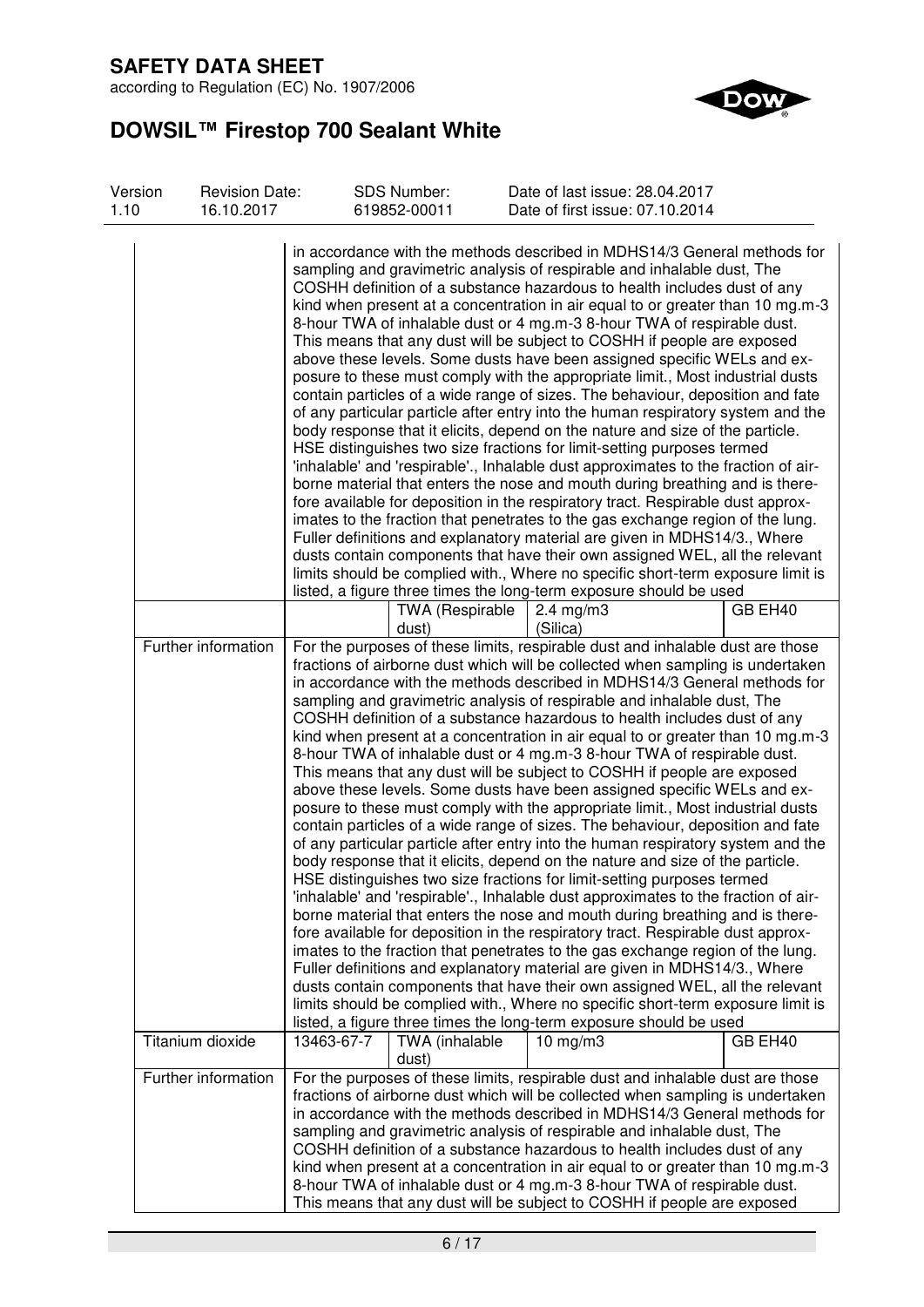according to Regulation (EC) No. 1907/2006



# **DOWSIL™ Firestop 700 Sealant White**

| Version<br>1.10 | <b>Revision Date:</b><br>16.10.2017 |           | <b>SDS Number:</b><br>619852-00011 | Date of last issue: 28.04.2017<br>Date of first issue: 07.10.2014                                                                                                                                                                                                                                                                                                                                                                                                                                                                                                                                                                                                                                                                                                                                                                                                                                                                                                                                                                                                                                                                                                                                                                                                                                                                                                                                                                                                                                                                                                                                                                                                                                                                                                                                         |                |
|-----------------|-------------------------------------|-----------|------------------------------------|-----------------------------------------------------------------------------------------------------------------------------------------------------------------------------------------------------------------------------------------------------------------------------------------------------------------------------------------------------------------------------------------------------------------------------------------------------------------------------------------------------------------------------------------------------------------------------------------------------------------------------------------------------------------------------------------------------------------------------------------------------------------------------------------------------------------------------------------------------------------------------------------------------------------------------------------------------------------------------------------------------------------------------------------------------------------------------------------------------------------------------------------------------------------------------------------------------------------------------------------------------------------------------------------------------------------------------------------------------------------------------------------------------------------------------------------------------------------------------------------------------------------------------------------------------------------------------------------------------------------------------------------------------------------------------------------------------------------------------------------------------------------------------------------------------------|----------------|
|                 |                                     |           |                                    | above these levels. Some dusts have been assigned specific WELs and ex-<br>posure to these must comply with the appropriate limit., Most industrial dusts<br>contain particles of a wide range of sizes. The behaviour, deposition and fate<br>of any particular particle after entry into the human respiratory system and the<br>body response that it elicits, depend on the nature and size of the particle.<br>HSE distinguishes two size fractions for limit-setting purposes termed<br>'inhalable' and 'respirable'., Inhalable dust approximates to the fraction of air-<br>borne material that enters the nose and mouth during breathing and is there-<br>fore available for deposition in the respiratory tract. Respirable dust approx-<br>imates to the fraction that penetrates to the gas exchange region of the lung.<br>Fuller definitions and explanatory material are given in MDHS14/3., Where<br>dusts contain components that have their own assigned WEL, all the relevant<br>limits should be complied with., Where no specific short-term exposure limit is<br>listed, a figure three times the long-term exposure should be used                                                                                                                                                                                                                                                                                                                                                                                                                                                                                                                                                                                                                                                |                |
|                 |                                     |           | TWA (Respirable<br>dust)           | $4$ mg/m $3$                                                                                                                                                                                                                                                                                                                                                                                                                                                                                                                                                                                                                                                                                                                                                                                                                                                                                                                                                                                                                                                                                                                                                                                                                                                                                                                                                                                                                                                                                                                                                                                                                                                                                                                                                                                              | GB EH40        |
|                 | Further information                 |           |                                    | For the purposes of these limits, respirable dust and inhalable dust are those<br>fractions of airborne dust which will be collected when sampling is undertaken<br>in accordance with the methods described in MDHS14/3 General methods for<br>sampling and gravimetric analysis of respirable and inhalable dust, The<br>COSHH definition of a substance hazardous to health includes dust of any<br>kind when present at a concentration in air equal to or greater than 10 mg.m-3<br>8-hour TWA of inhalable dust or 4 mg.m-3 8-hour TWA of respirable dust.<br>This means that any dust will be subject to COSHH if people are exposed<br>above these levels. Some dusts have been assigned specific WELs and ex-<br>posure to these must comply with the appropriate limit., Most industrial dusts<br>contain particles of a wide range of sizes. The behaviour, deposition and fate<br>of any particular particle after entry into the human respiratory system and the<br>body response that it elicits, depend on the nature and size of the particle.<br>HSE distinguishes two size fractions for limit-setting purposes termed<br>'inhalable' and 'respirable'., Inhalable dust approximates to the fraction of air-<br>borne material that enters the nose and mouth during breathing and is there-<br>fore available for deposition in the respiratory tract. Respirable dust approx-<br>imates to the fraction that penetrates to the gas exchange region of the lung.<br>Fuller definitions and explanatory material are given in MDHS14/3., Where<br>dusts contain components that have their own assigned WEL, all the relevant<br>limits should be complied with., Where no specific short-term exposure limit is<br>listed, a figure three times the long-term exposure should be used |                |
|                 | Methyltrimethox-<br>ysilane         | 1185-55-3 | <b>TWA</b>                         | 7.5 ppm                                                                                                                                                                                                                                                                                                                                                                                                                                                                                                                                                                                                                                                                                                                                                                                                                                                                                                                                                                                                                                                                                                                                                                                                                                                                                                                                                                                                                                                                                                                                                                                                                                                                                                                                                                                                   | <b>DCC OEL</b> |

### **These substance(s) are inextricably bound in the product and therefore do not contribute to a dust inhalation hazard.**

Calcium carbonate treated with stearic acid

Amorphous fumed silica

Titanium dioxide

### **Derived No Effect Level (DNEL) according to Regulation (EC) No. 1907/2006:**

| Substance name   | End Use | Exposure routes | <b>Potential health ef-</b><br>fects | Value             |
|------------------|---------|-----------------|--------------------------------------|-------------------|
| Titanium dioxide | Workers | Inhalation      | Long-term local ef-                  | $10 \text{ mg/m}$ |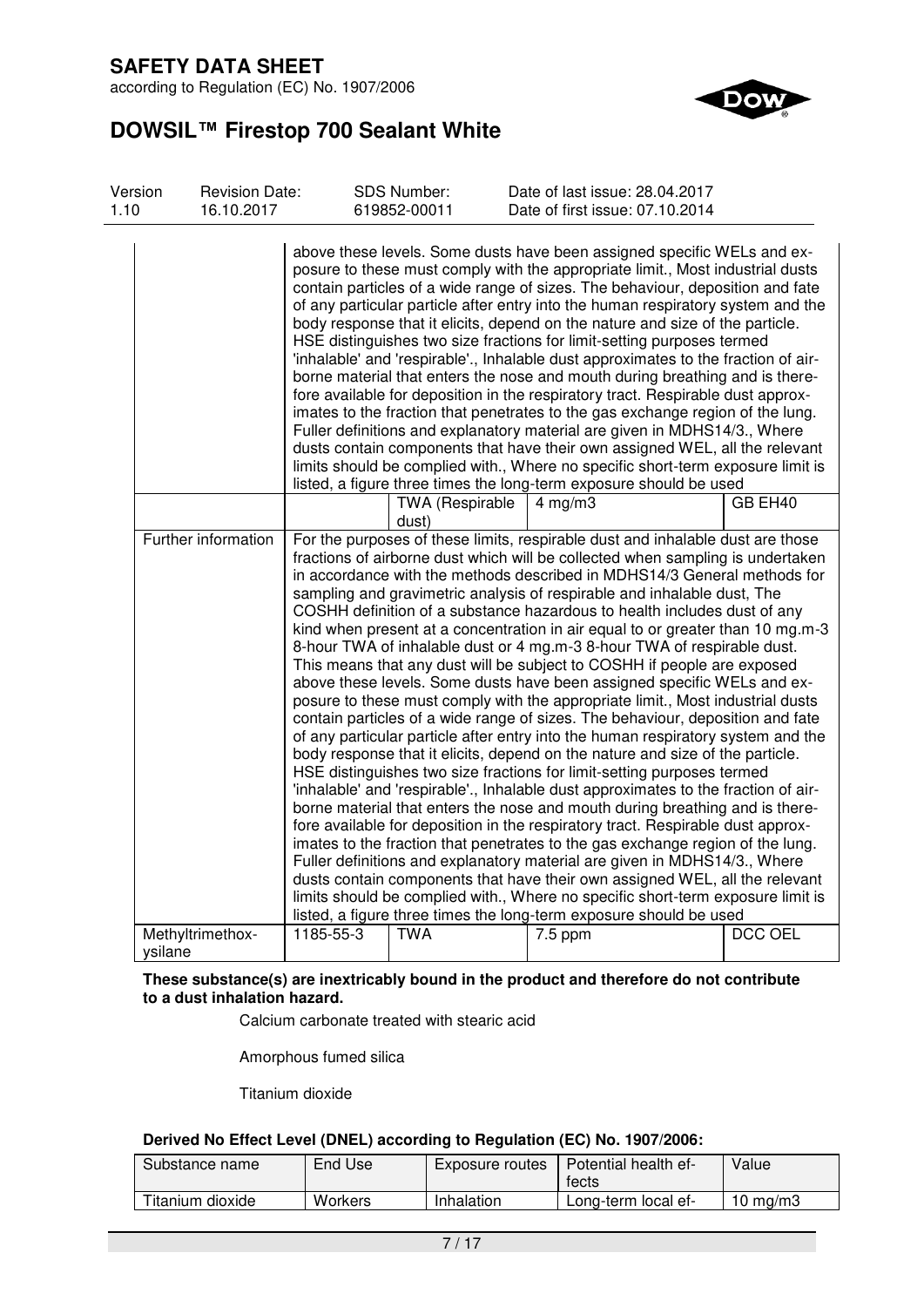according to Regulation (EC) No. 1907/2006



# **DOWSIL™ Firestop 700 Sealant White**

| Version<br>1.10 | <b>Revision Date:</b><br>16.10.2017 | SDS Number:<br>619852-00011 |              | Date of last issue: 28.04.2017<br>Date of first issue: 07.10.2014 |                        |
|-----------------|-------------------------------------|-----------------------------|--------------|-------------------------------------------------------------------|------------------------|
|                 |                                     |                             |              | fects                                                             |                        |
|                 |                                     | Consumers                   | Ingestion    | Long-term systemic<br>effects                                     | 700 mg/kg<br>bw/day    |
|                 | Methyltrimethoxysi-<br>lane         | <b>Workers</b>              | Skin contact | Acute systemic ef-<br>fects                                       | $0.38$ mg/kg<br>bw/day |
|                 |                                     | Workers                     | Inhalation   | Acute systemic ef-<br>fects                                       | 25.6 mg/m3             |
|                 |                                     | Workers                     | Skin contact | Long-term systemic<br>effects                                     | $0.38$ mg/kg<br>bw/day |
|                 |                                     | Workers                     | Inhalation   | Long-term systemic<br>effects                                     | 25.6 mg/m3             |
|                 |                                     | Consumers                   | Skin contact | Acute systemic ef-<br>fects                                       | $0.3$ mg/kg<br>bw/day  |
|                 |                                     | Consumers                   | Inhalation   | Acute systemic ef-<br>fects                                       | $6.25$ mg/m $3$        |
|                 |                                     | Consumers                   | Ingestion    | Long-term systemic<br>effects                                     | $0.26$ mg/kg<br>bw/day |
|                 |                                     | Consumers                   | Skin contact | Long-term systemic<br>effects                                     | $0.3$ mg/kg<br>bw/day  |
|                 |                                     | Consumers                   | Inhalation   | Long-term systemic<br>effects                                     | 6.25 mg/m3             |
|                 |                                     | Consumers                   | Ingestion    | Acute systemic ef-<br>fects                                       | $0.26$ mg/kg<br>bw/day |

**Predicted No Effect Concentration (PNEC) according to Regulation (EC) No. 1907/2006:** 

| Substance name         | <b>Environmental Compartment</b> | Value           |
|------------------------|----------------------------------|-----------------|
| Titanium dioxide       | Fresh water                      | $0.184$ mg/l    |
|                        | Marine water                     | $0.0184$ mg/l   |
|                        | Intermittent use/release         | $0.193$ mg/l    |
|                        | Sewage treatment plant           | 100 mg/l        |
|                        | Fresh water sediment             | 1000 mg/kg      |
|                        | Marine sediment                  | 100 mg/kg       |
|                        | Soil                             | $100$ mg/kg     |
| Methyltrimethoxysilane | Fresh water                      | $>= 1.3$ mg/l   |
|                        | Marine water                     | $>= 0.13$ mg/l  |
|                        | Fresh water sediment             | $>= 1.1$ mg/kg  |
|                        | Marine sediment                  | $>= 0.11$ mg/kg |
|                        | Soil                             | $>= 0.17$ mg/kg |
|                        | Sewage treatment plant           | $> 6.9$ mg/l    |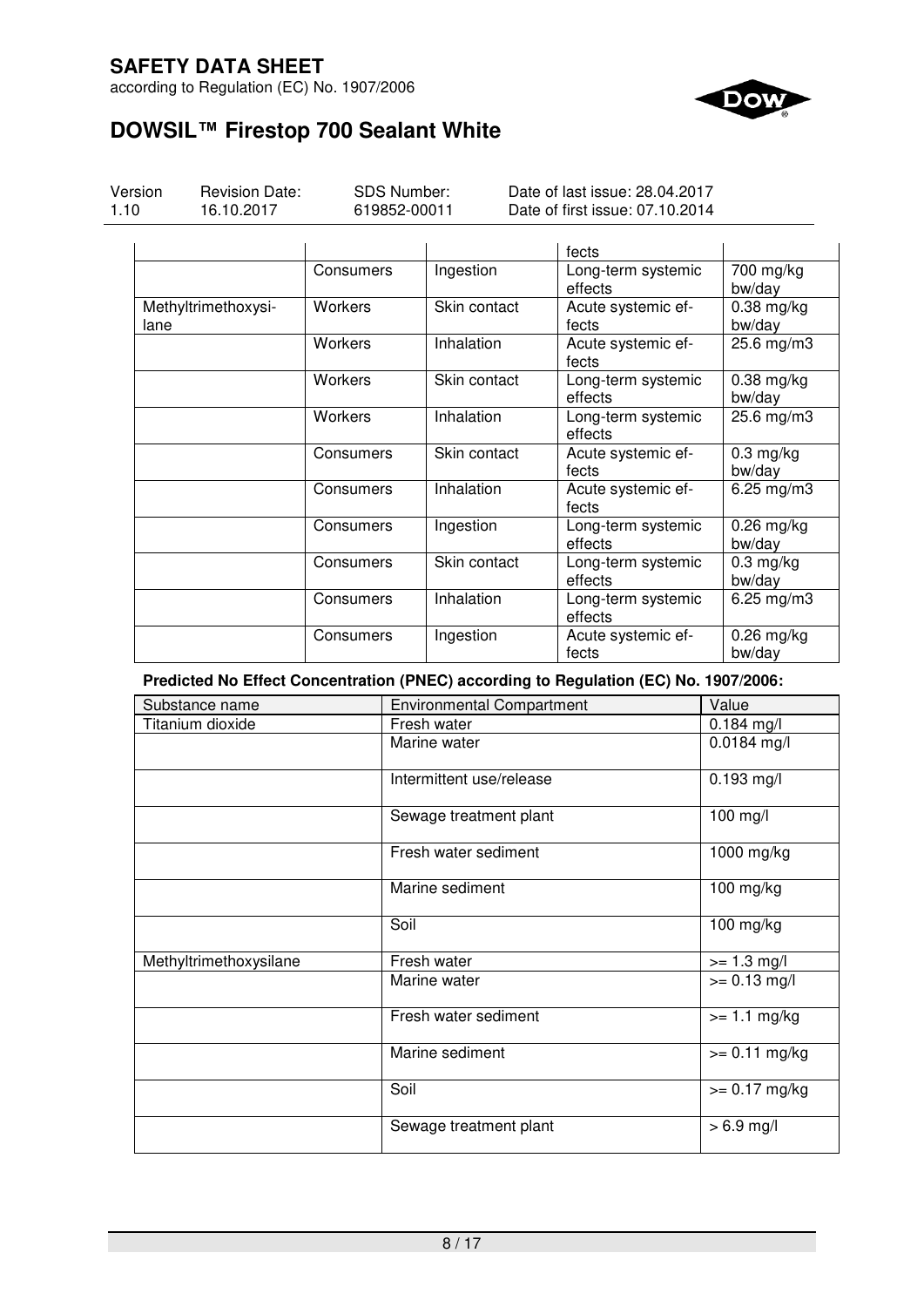according to Regulation (EC) No. 1907/2006



# **DOWSIL™ Firestop 700 Sealant White**

| Version | <b>Revision Date:</b> | SDS Number:  | Date of last issue: 28.04.2017  |
|---------|-----------------------|--------------|---------------------------------|
| 1.10    | 16.10.2017            | 619852-00011 | Date of first issue: 07.10.2014 |

### **8.2 Exposure controls**

### **Engineering measures**

Processing may form hazardous compounds (see section 10). Ensure adequate ventilation, especially in confined areas. Minimize workplace exposure concentrations.

| Personal protective equipment     |  |                                                                                                                 |  |  |
|-----------------------------------|--|-----------------------------------------------------------------------------------------------------------------|--|--|
| Eye protection                    |  | Wear the following personal protective equipment:<br>Safety glasses                                             |  |  |
| Hand protection<br><b>Remarks</b> |  | For prolonged or repeated contact use protective gloves.<br>Wash hands before breaks and at the end of workday. |  |  |
| Skin and body protection          |  | : Skin should be washed after contact.                                                                          |  |  |
| Respiratory protection            |  | No personal respiratory protective equipment normally re-<br>quired.                                            |  |  |

## **SECTION 9: Physical and chemical properties**

### **9.1 Information on basic physical and chemical properties**

| Appearance                                                              |    | paste                                   |
|-------------------------------------------------------------------------|----|-----------------------------------------|
| Colour                                                                  |    | white to off-white                      |
| Odour                                                                   | ÷. | No data available                       |
| <b>Odour Threshold</b>                                                  |    | No data available                       |
| рH                                                                      |    | Not applicable                          |
| Melting point/freezing point                                            | ÷. | No data available                       |
| Initial boiling point and boiling : Not applicable<br>range             |    |                                         |
| Flash point                                                             | ŧ. | >100 °C<br>Method: closed cup           |
| Evaporation rate                                                        |    | Not applicable                          |
| Flammability (solid, gas)                                               | ÷. | Not classified as a flammability hazard |
| Upper explosion limit / Upper : No data available<br>flammability limit |    |                                         |
| Lower explosion limit / Lower : No data available<br>flammability limit |    |                                         |
| Vapour pressure                                                         | ÷  | Not applicable                          |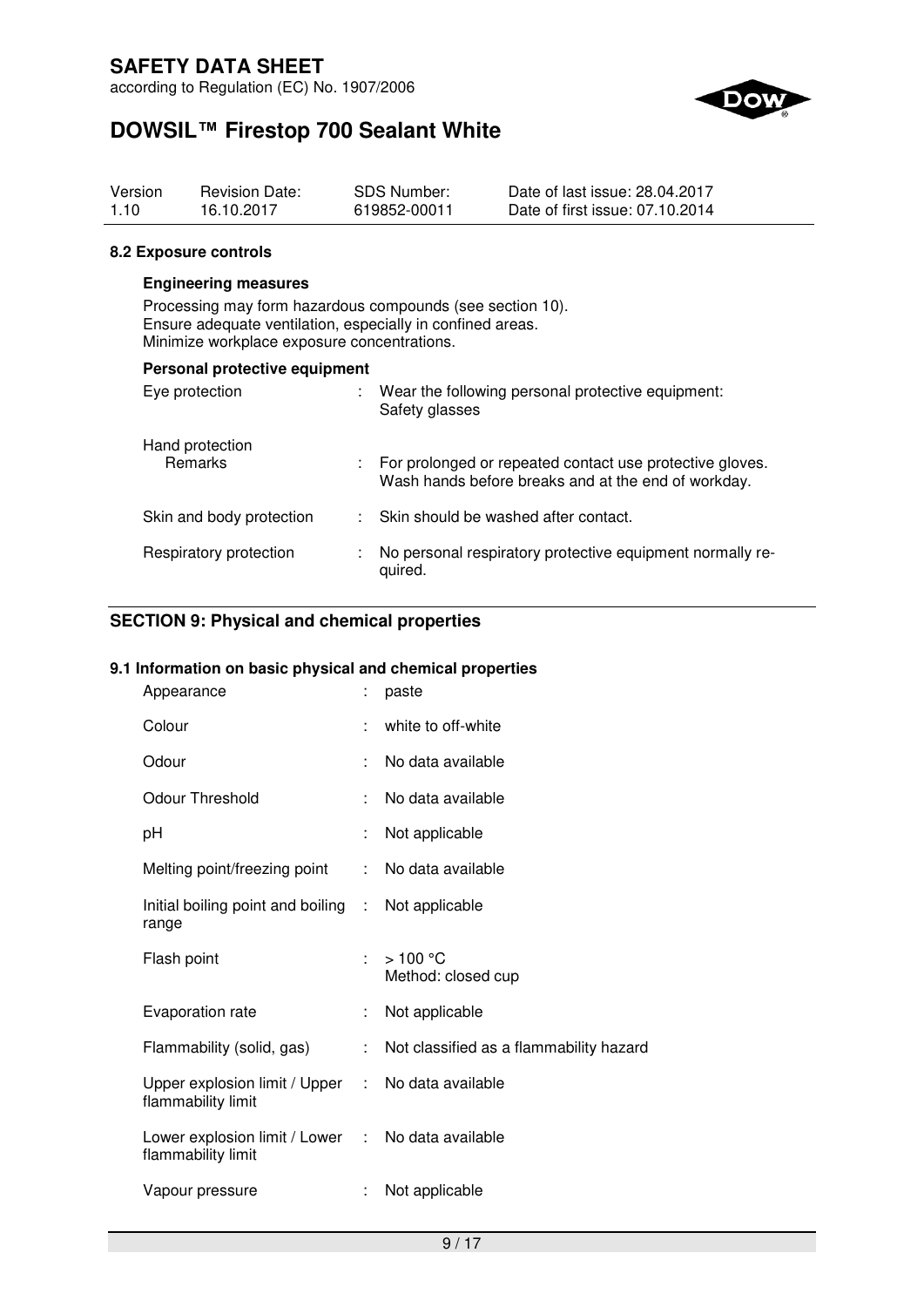according to Regulation (EC) No. 1907/2006



# **DOWSIL™ Firestop 700 Sealant White**

| Version<br>1.10 |                 | <b>Revision Date:</b><br>16.10.2017 |   | <b>SDS Number:</b><br>619852-00011 | Date of last issue: 28.04.2017<br>Date of first issue: 07.10.2014                                                        |
|-----------------|-----------------|-------------------------------------|---|------------------------------------|--------------------------------------------------------------------------------------------------------------------------|
|                 |                 | Relative vapour density             | ÷ | No data available                  |                                                                                                                          |
|                 |                 | Relative density                    |   | 1.45                               |                                                                                                                          |
|                 | Solubility(ies) | Water solubility                    |   | No data available                  |                                                                                                                          |
|                 | octanol/water   | Partition coefficient: n-           |   | No data available                  |                                                                                                                          |
|                 |                 | Auto-ignition temperature           |   | No data available                  |                                                                                                                          |
|                 |                 | Decomposition temperature           |   | No data available                  |                                                                                                                          |
|                 | Viscosity       | Viscosity, dynamic                  |   | Not applicable                     |                                                                                                                          |
|                 |                 | <b>Explosive properties</b>         |   | Not explosive                      |                                                                                                                          |
|                 |                 | Oxidizing properties                |   |                                    | The substance or mixture is not classified as oxidizing.                                                                 |
|                 |                 | 9.2 Other information               |   |                                    |                                                                                                                          |
|                 |                 | Molecular weight                    |   | No data available                  |                                                                                                                          |
|                 | Self-ignition   |                                     |   |                                    | The substance or mixture is not classified as pyrophoric. The<br>substance or mixture is not classified as self heating. |

## **SECTION 10: Stability and reactivity**

### **10.1 Reactivity**

Not classified as a reactivity hazard.

## **10.2 Chemical stability**

Stable under normal conditions.

#### **10.3 Possibility of hazardous reactions**

| Hazardous reactions | ÷. | Use at elevated temperatures may form highly hazardous<br>compounds.<br>Can react with strong oxidizing agents.<br>Methyl alcohol is formed upon contact with water or humid air.<br>Hazardous decomposition products will be formed at elevated<br>temperatures. |
|---------------------|----|-------------------------------------------------------------------------------------------------------------------------------------------------------------------------------------------------------------------------------------------------------------------|
|                     |    |                                                                                                                                                                                                                                                                   |

## **10.4 Conditions to avoid**

| Conditions to avoid | None known. |
|---------------------|-------------|
|---------------------|-------------|

## **10.5 Incompatible materials**

Materials to avoid : Oxidizing agents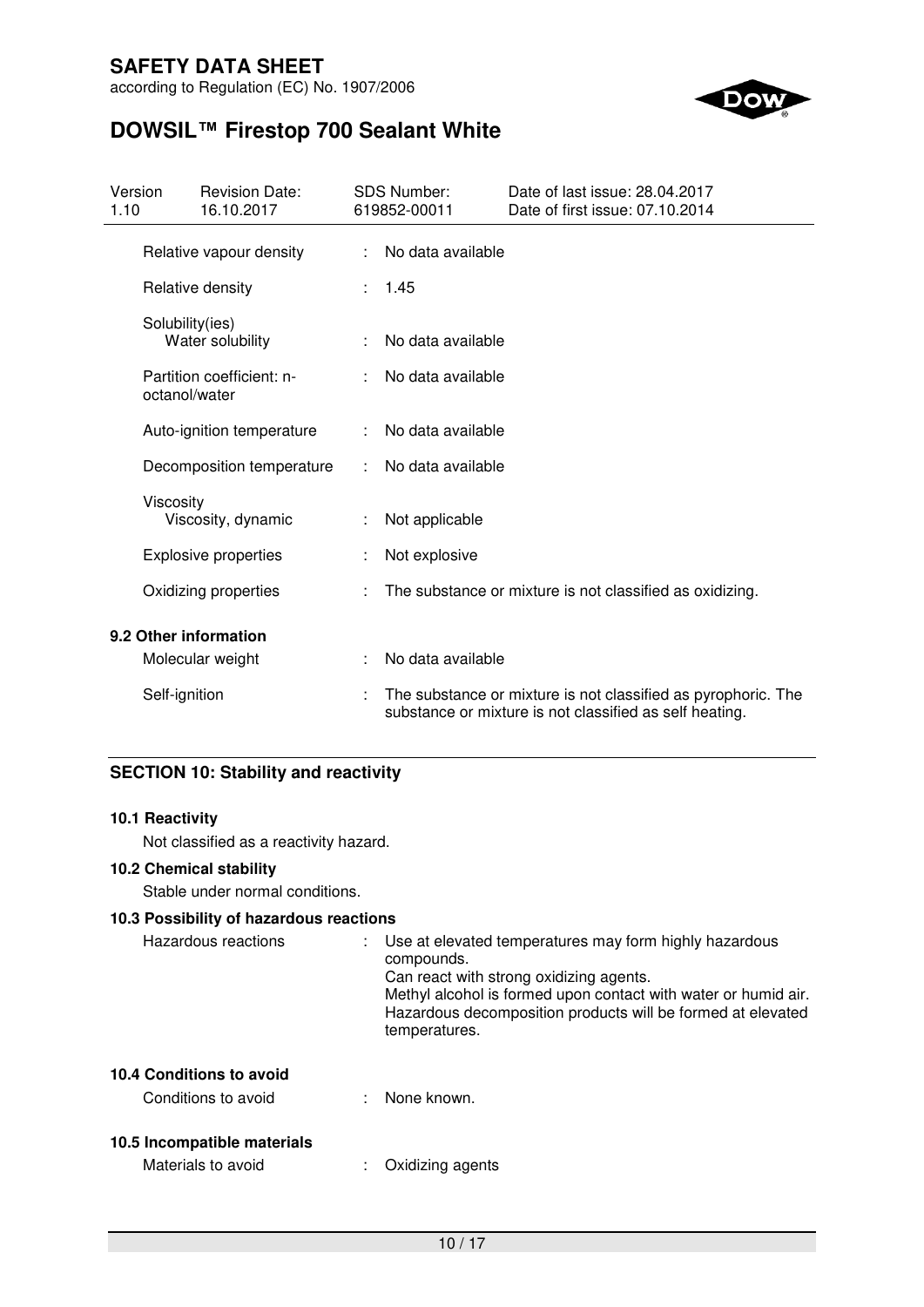according to Regulation (EC) No. 1907/2006



# **DOWSIL™ Firestop 700 Sealant White**

| Version<br>1.10                               | <b>Revision Date:</b><br>16.10.2017                                     | <b>SDS Number:</b><br>619852-00011                                                                                             | Date of last issue: 28.04.2017<br>Date of first issue: 07.10.2014                                                      |
|-----------------------------------------------|-------------------------------------------------------------------------|--------------------------------------------------------------------------------------------------------------------------------|------------------------------------------------------------------------------------------------------------------------|
|                                               | 10.6 Hazardous decomposition products<br>Thermal decomposition          | Benzene<br>Formaldehyde                                                                                                        |                                                                                                                        |
|                                               | <b>SECTION 11: Toxicological information</b>                            |                                                                                                                                |                                                                                                                        |
|                                               | 11.1 Information on toxicological effects                               |                                                                                                                                |                                                                                                                        |
|                                               | Information on likely routes of :<br>exposure                           | Skin contact<br>Ingestion<br>Eye contact                                                                                       |                                                                                                                        |
|                                               | <b>Acute toxicity</b><br>Not classified based on available information. |                                                                                                                                |                                                                                                                        |
| <b>Components:</b><br>Methyltrimethoxysilane: |                                                                         |                                                                                                                                |                                                                                                                        |
|                                               |                                                                         |                                                                                                                                |                                                                                                                        |
|                                               | Acute oral toxicity                                                     | LD50 (Rat): 12.3 ml/kg<br>icity<br>literature.                                                                                 | Assessment: The substance or mixture has no acute oral tox-<br>Remarks: Information taken from reference works and the |
|                                               | Acute inhalation toxicity                                               | LC50 (Rat): $> 42.1$ mg/l<br>Exposure time: 6 h<br>Test atmosphere: vapour<br>tion toxicity<br>Remarks: On basis of test data. | Assessment: The substance or mixture has no acute inhala-                                                              |
|                                               | Acute dermal toxicity                                                   | LD50 (Rabbit): $> 9,500$ mg/kg<br>toxicity<br>Remarks: On basis of test data.                                                  | Assessment: The substance or mixture has no acute dermal                                                               |

## **Skin corrosion/irritation**

Not classified based on available information.

## **Components:**

#### **Methyltrimethoxysilane:**

Species: Rabbit Result: No skin irritation Remarks: On basis of test data.

### **Serious eye damage/eye irritation**

Not classified based on available information.

## **Components:**

### **Methyltrimethoxysilane:**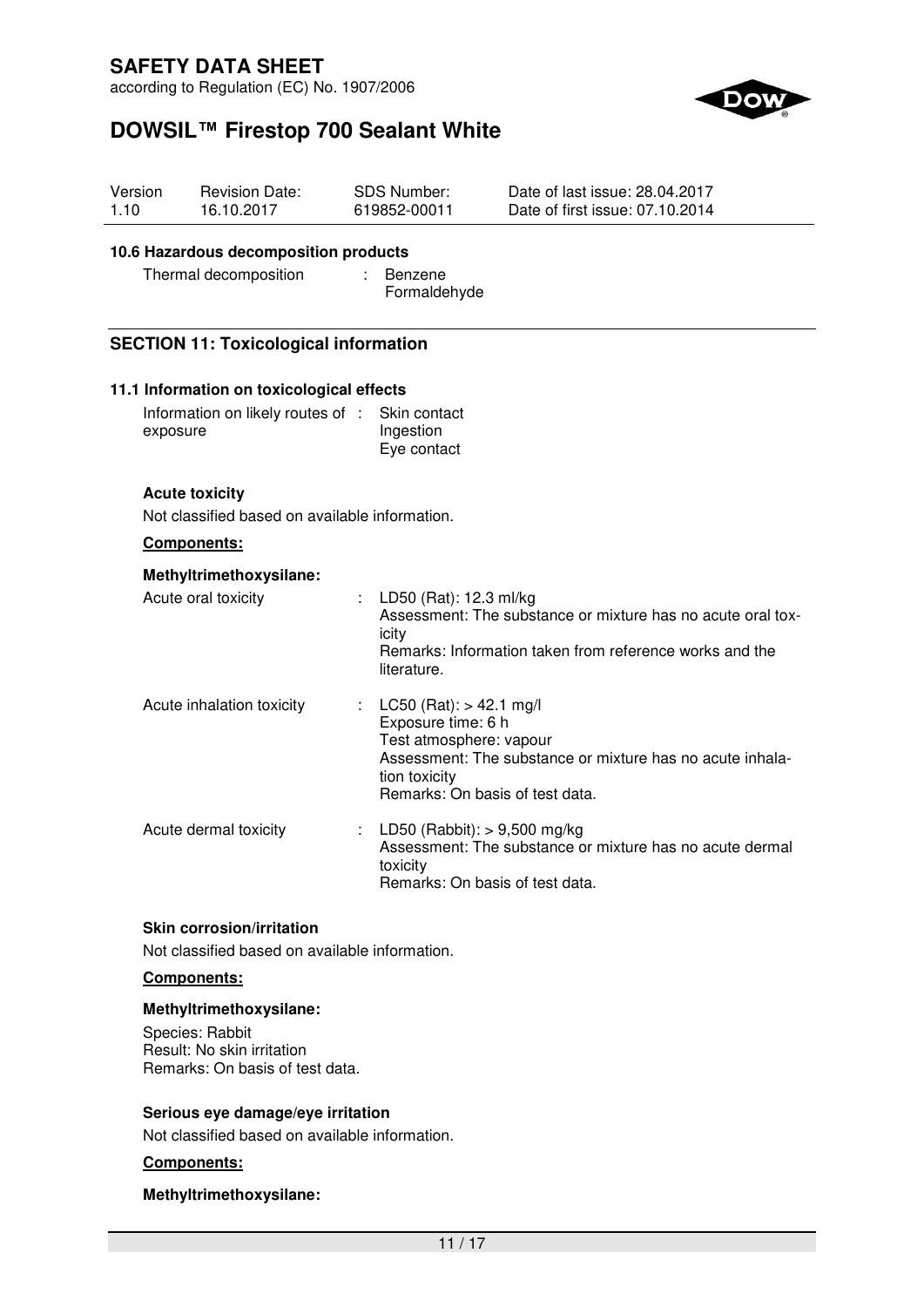according to Regulation (EC) No. 1907/2006



# **DOWSIL™ Firestop 700 Sealant White**

| Version | <b>Revision Date:</b> | SDS Number:  | Date of last issue: 28.04.2017  |
|---------|-----------------------|--------------|---------------------------------|
| 1.10    | 16.10.2017            | 619852-00011 | Date of first issue: 07.10.2014 |

Species: Rabbit Result: No eye irritation Remarks: On basis of test data.

### **Respiratory or skin sensitisation**

**Skin sensitisation**  Not classified based on available information.

#### **Respiratory sensitisation**

Not classified based on available information.

#### **Components:**

#### **Methyltrimethoxysilane:**

Assessment: Probability or evidence of low to moderate skin sensitisation rate in humans

Test Type: Buehler Test Species: Guinea pig Result: positive Remarks: On basis of test data.

### **Germ cell mutagenicity**

Not classified based on available information.

### **Components:**

| Methyltrimethoxysilane:                 |               |                                                                                                                                                                                            |
|-----------------------------------------|---------------|--------------------------------------------------------------------------------------------------------------------------------------------------------------------------------------------|
| Genotoxicity in vitro                   |               | : Test Type: Bacterial reverse mutation assay (AMES)<br>Result: negative<br>Remarks: On basis of test data.                                                                                |
|                                         |               | Test Type: Mutagenicity (in vitro mammalian cytogenetic test)<br>Result: positive<br>Remarks: On basis of test data.                                                                       |
|                                         |               | Test Type: Chromosome aberration test in vitro<br>Result: positive<br>Remarks: On basis of test data.                                                                                      |
| Genotoxicity in vivo                    |               | Test Type: Mammalian erythrocyte micronucleus test (in vivo<br>cytogenetic assay)<br>Species: Mouse<br>Application Route: Ingestion<br>Result: negative<br>Remarks: On basis of test data. |
| Germ cell mutagenicity- As-<br>sessment | $\mathcal{L}$ | Animal testing did not show any mutagenic effects.                                                                                                                                         |

### **Carcinogenicity**

Not classified based on available information.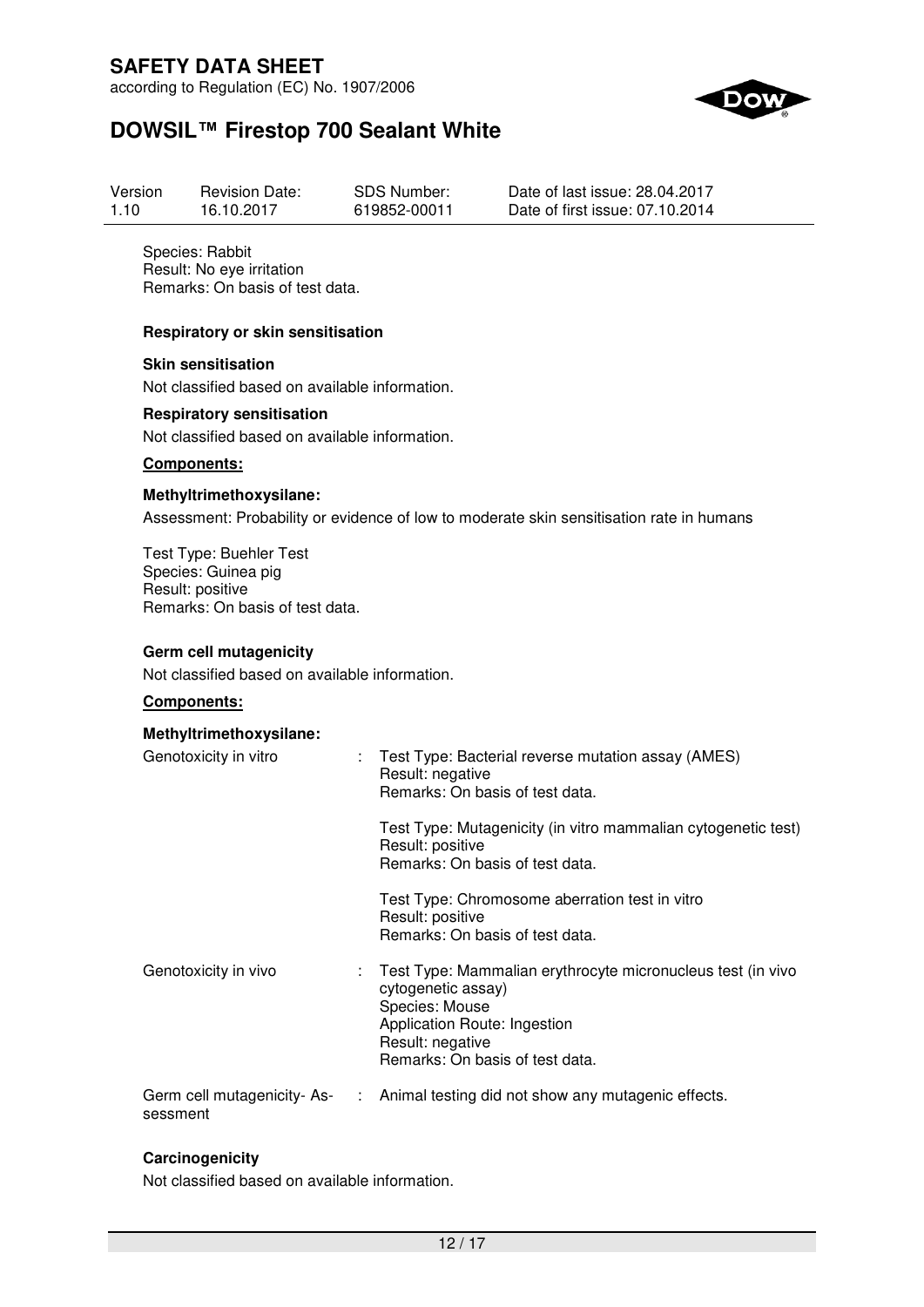according to Regulation (EC) No. 1907/2006



# **DOWSIL™ Firestop 700 Sealant White**

| Version<br>1.10 | <b>Revision Date:</b><br>16.10.2017                                            | <b>SDS Number:</b><br>619852-00011 | Date of last issue: 28.04.2017<br>Date of first issue: 07.10.2014                                                                                                                                                                 |
|-----------------|--------------------------------------------------------------------------------|------------------------------------|-----------------------------------------------------------------------------------------------------------------------------------------------------------------------------------------------------------------------------------|
|                 | <b>Reproductive toxicity</b><br>Not classified based on available information. |                                    |                                                                                                                                                                                                                                   |
|                 | Components:                                                                    |                                    |                                                                                                                                                                                                                                   |
|                 | Methyltrimethoxysilane:                                                        |                                    |                                                                                                                                                                                                                                   |
|                 | Effects on fertility                                                           | ÷.<br>Application Route: Ingestion | Test Type: Combined repeated dose toxicity study with the<br>reproduction/developmental toxicity screening test<br>Species: Rat, male and female<br>Symptoms: No effects on fertility<br>Remarks: On basis of test data.          |
| ment            | Effects on foetal develop-                                                     | ÷.<br>Application Route: Ingestion | Test Type: Combined repeated dose toxicity study with the<br>reproduction/developmental toxicity screening test<br>Species: Rat, male and female<br>Symptoms: No effects on foetal development<br>Remarks: On basis of test data. |
| sessment        | Reproductive toxicity - As-                                                    |                                    | No evidence of adverse effects on sexual function and fertility,<br>or on development, based on animal experiments.                                                                                                               |

### **STOT - single exposure**

Not classified based on available information.

### **STOT - repeated exposure**

Not classified based on available information.

### **Components:**

#### **Methyltrimethoxysilane:**

Exposure routes: inhalation (vapour) Assessment: No significant health effects observed in animals at concentrations of 1 mg/l/6h/d or less.

Exposure routes: Ingestion Assessment: No significant health effects observed in animals at concentrations of 100 mg/kg bw or less.

### **Repeated dose toxicity**

#### **Components:**

### **Methyltrimethoxysilane:**

Species: Rat Application Route: inhalation (vapour) Remarks: On basis of test data.

Species: Rat Application Route: Ingestion Remarks: On basis of test data.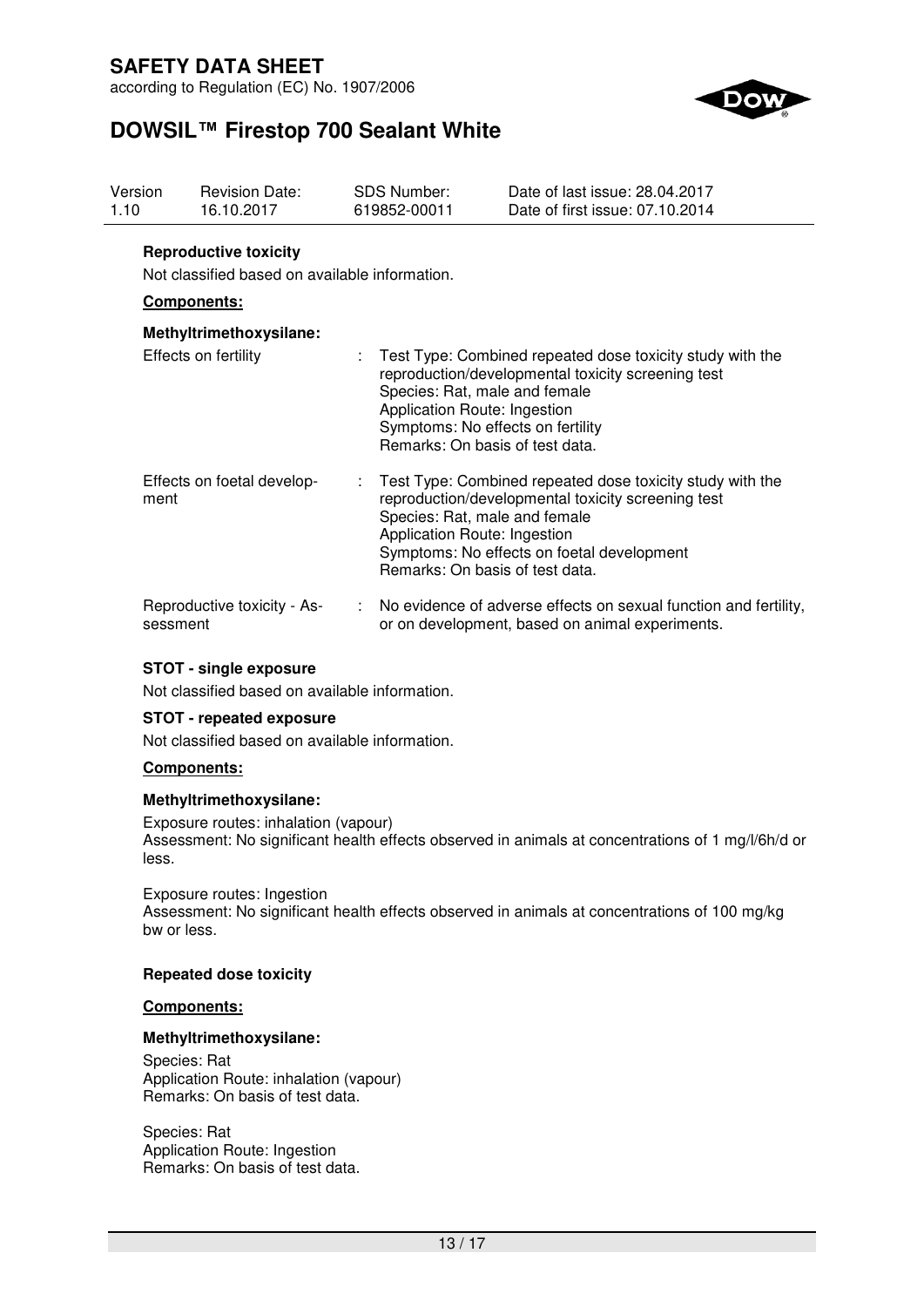according to Regulation (EC) No. 1907/2006



# **DOWSIL™ Firestop 700 Sealant White**

| Version | <b>Revision Date:</b> | SDS Number:  | Date of last issue: 28.04.2017  |
|---------|-----------------------|--------------|---------------------------------|
| 1.10    | 16.10.2017            | 619852-00011 | Date of first issue: 07.10.2014 |

### **Aspiration toxicity**

Not classified based on available information.

### **SECTION 12: Ecological information**

### **12.1 Toxicity**

## **Components:**

| Methyltrimethoxysilane:                                |                           |                                                                                                                                |
|--------------------------------------------------------|---------------------------|--------------------------------------------------------------------------------------------------------------------------------|
| Toxicity to fish                                       | $\mathbb{Z}^{\mathbb{Z}}$ | LC50 (Oncorhynchus mykiss (rainbow trout)): $> 110$ mg/l<br>Exposure time: 96 h                                                |
| Toxicity to daphnia and other<br>aquatic invertebrates | ÷                         | EC50 (Daphnia sp. (water flea)): $> 122$ mg/l<br>Exposure time: 48 h                                                           |
| Toxicity to algae                                      |                           | ErC50 (Pseudokirchneriella subcapitata (green algae)): > 120<br>mq/l<br>Exposure time: 72 h<br>Method: OECD Test Guideline 201 |
| Toxicity to microorganisms                             |                           | : $EC50: > 100$ mg/l<br>Method: OECD Test Guideline 209                                                                        |

### **12.2 Persistence and degradability**

No data available

### **12.3 Bioaccumulative potential**

### **Components:**

### **Methyltrimethoxysilane:**

Partition coefficient: noctanol/water : log Pow: -2.36

### **12.4 Mobility in soil**

No data available

#### **12.5 Results of PBT and vPvB assessment**

Not relevant

### **12.6 Other adverse effects**

No data available

### **SECTION 13: Disposal considerations**

### **13.1 Waste treatment methods**

Product : Dispose of in accordance with local regulations. According to the European Waste Catalogue, Waste Codes are not product specific, but application specific. Waste codes should be assigned by the user, preferably in discussion with the waste disposal authorities.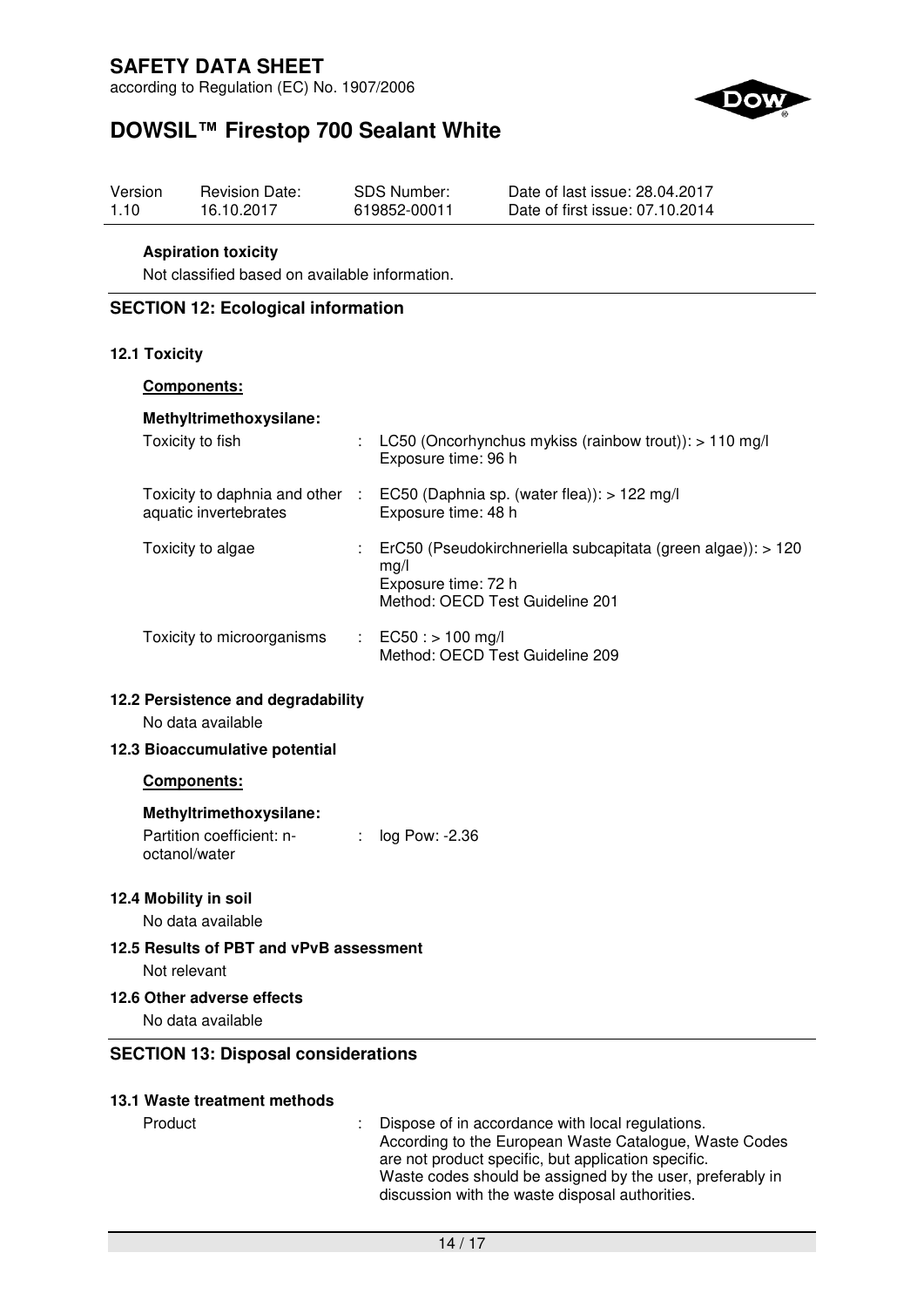according to Regulation (EC) No. 1907/2006



# **DOWSIL™ Firestop 700 Sealant White**

| Version<br>1.10        | <b>Revision Date:</b><br>16.10.2017      | <b>SDS Number:</b><br>619852-00011 | Date of last issue: 28.04.2017<br>Date of first issue: 07.10.2014                                                                                                |
|------------------------|------------------------------------------|------------------------------------|------------------------------------------------------------------------------------------------------------------------------------------------------------------|
| Contaminated packaging |                                          |                                    | Empty containers should be taken to an approved waste han-<br>dling site for recycling or disposal.<br>If not otherwise specified: Dispose of as unused product. |
|                        | <b>SECTION 14: Transport information</b> |                                    |                                                                                                                                                                  |
| 14.1 UN number         |                                          |                                    |                                                                                                                                                                  |
|                        | Not regulated as a dangerous good        |                                    |                                                                                                                                                                  |
|                        | 14.2 UN proper shipping name             |                                    |                                                                                                                                                                  |
|                        | Not regulated as a dangerous good        |                                    |                                                                                                                                                                  |
|                        | 14.3 Transport hazard class(es)          |                                    |                                                                                                                                                                  |
|                        | Not regulated as a dangerous good        |                                    |                                                                                                                                                                  |
|                        | 14.4 Packing group                       |                                    |                                                                                                                                                                  |
|                        | Not regulated as a dangerous good        |                                    |                                                                                                                                                                  |
|                        | <b>14.5 Environmental hazards</b>        |                                    |                                                                                                                                                                  |
|                        | Not regulated as a dangerous good        |                                    |                                                                                                                                                                  |
|                        | 14.6 Special precautions for user        |                                    |                                                                                                                                                                  |
|                        | Not applicable                           |                                    |                                                                                                                                                                  |
|                        |                                          |                                    | 14.7 Transport in bulk according to Annex II of Marpol and the IBC Code                                                                                          |
|                        | Remarks                                  |                                    | Not applicable for product as supplied.                                                                                                                          |

#### **15.1 Safety, health and environmental regulations/legislation specific for the substance or mixture**

| REACH - Candidate List of Substances of Very High<br>Concern for Authorisation (Article 59).                                           |    | : Not applicable |
|----------------------------------------------------------------------------------------------------------------------------------------|----|------------------|
| Regulation (EC) No 1005/2009 on substances that dep-<br>lete the ozone layer                                                           | ÷. | Not applicable   |
| Regulation (EC) No 850/2004 on persistent organic pol-<br>lutants                                                                      |    | : Not applicable |
| Regulation (EC) No 649/2012 of the European Parlia-<br>ment and the Council concerning the export and import<br>of dangerous chemicals |    | : Not applicable |
|                                                                                                                                        |    |                  |

Seveso III: Directive 2012/18/EU of the European Parliament and of the Council on the control of major-accident hazards involving dangerous substances. Not applicable

### **The components of this product are reported in the following inventories:**

| <b>REACH</b> | For purchases fr  |
|--------------|-------------------|
|              | dients are currer |

om Dow Chemical EU legal entities, all ingreently pre/registered or exempt under REACH.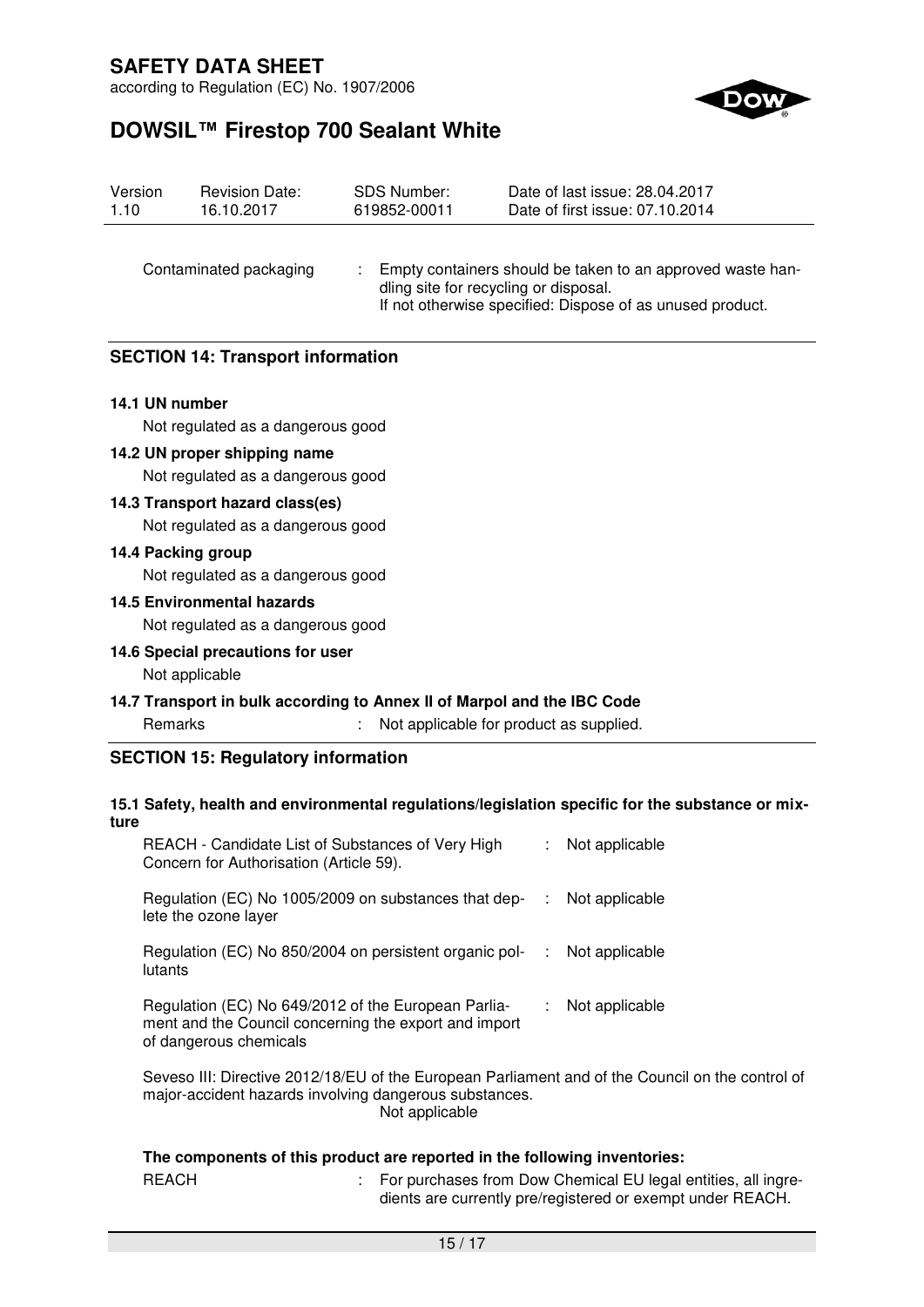according to Regulation (EC) No. 1907/2006



# **DOWSIL™ Firestop 700 Sealant White**

| Version | <b>Revision Date:</b> | SDS Number:  | Date of last issue: 28.04.2017  |
|---------|-----------------------|--------------|---------------------------------|
| 1.10    | 16.10.2017            | 619852-00011 | Date of first issue: 07.10.2014 |

Please refer to section 1 for recommended uses. For purchases from non-EU Dow Chemical legal entities with the intention to export into EEA please contact your DC representative/local office.

### **15.2 Chemical safety assessment**

A Chemical Safety Assessment has not been carried out.

### **SECTION 16: Other information**

|                                         | : Highly flammable liquid and vapour.<br>May cause an allergic skin reaction. |  |  |
|-----------------------------------------|-------------------------------------------------------------------------------|--|--|
| <b>Full text of other abbreviations</b> |                                                                               |  |  |
|                                         | Flammable liquids                                                             |  |  |
|                                         | Skin sensitisation                                                            |  |  |
|                                         | Dow Chemical Guide                                                            |  |  |
|                                         | UK. EH40 WEL - Workplace Exposure Limits                                      |  |  |
|                                         | : Time weighted average                                                       |  |  |
|                                         | Long-term exposure limit (8-hour TWA reference period)                        |  |  |
|                                         |                                                                               |  |  |

ADN - European Agreement concerning the International Carriage of Dangerous Goods by Inland Waterways; ADR - European Agreement concerning the International Carriage of Dangerous Goods by Road; AICS - Australian Inventory of Chemical Substances; ASTM - American Society for the Testing of Materials; bw - Body weight; CLP - Classification Labelling Packaging Regulation; Regulation (EC) No 1272/2008; CMR - Carcinogen, Mutagen or Reproductive Toxicant; DIN - Standard of the German Institute for Standardisation; DSL - Domestic Substances List (Canada); ECHA - European Chemicals Agency; EC-Number - European Community number; ECx - Concentration associated with x% response; ELx - Loading rate associated with x% response; EmS - Emergency Schedule; ENCS - Existing and New Chemical Substances (Japan); ErCx - Concentration associated with x% growth rate response; GHS - Globally Harmonized System; GLP - Good Laboratory Practice; IARC - International Agency for Research on Cancer; IATA - International Air Transport Association; IBC - International Code for the Construction and Equipment of Ships carrying Dangerous Chemicals in Bulk; IC50 - Half maximal inhibitory concentration; ICAO - International Civil Aviation Organization; IECSC - Inventory of Existing Chemical Substances in China; IMDG - International Maritime Dangerous Goods; IMO - International Maritime Organization; ISHL - Industrial Safety and Health Law (Japan); ISO - International Organisation for Standardization; KECI - Korea Existing Chemicals Inventory; LC50 - Lethal Concentration to 50 % of a test population; LD50 - Lethal Dose to 50% of a test population (Median Lethal Dose); MARPOL - International Convention for the Prevention of Pollution from Ships; n.o.s. - Not Otherwise Specified; NO(A)EC - No Observed (Adverse) Effect Concentration; NO(A)EL - No Observed (Adverse) Effect Level; NOELR - No Observable Effect Loading Rate; NZIoC - New Zealand Inventory of Chemicals; OECD - Organization for Economic Co-operation and Development; OPPTS - Office of Chemical Safety and Pollution Prevention; PBT - Persistent, Bioaccumulative and Toxic substance; PICCS - Philippines Inventory of Chemicals and Chemical Substances; (Q)SAR - (Quantitative) Structure Activity Relationship; REACH - Regulation (EC) No 1907/2006 of the European Parliament and of the Council concerning the Registration, Evaluation, Authorisation and Restriction of Chemicals; RID - Regulations concerning the International Carriage of Dangerous Goods by Rail; SADT - Self-Accelerating Decomposition Temperature; SDS - Safety Data Sheet; SVHC - Substance of Very High Concern; TCSI - Taiwan Chemical Substance Inventory; TRGS - Technical Rule for Hazardous Substances; TSCA - Toxic Sub-